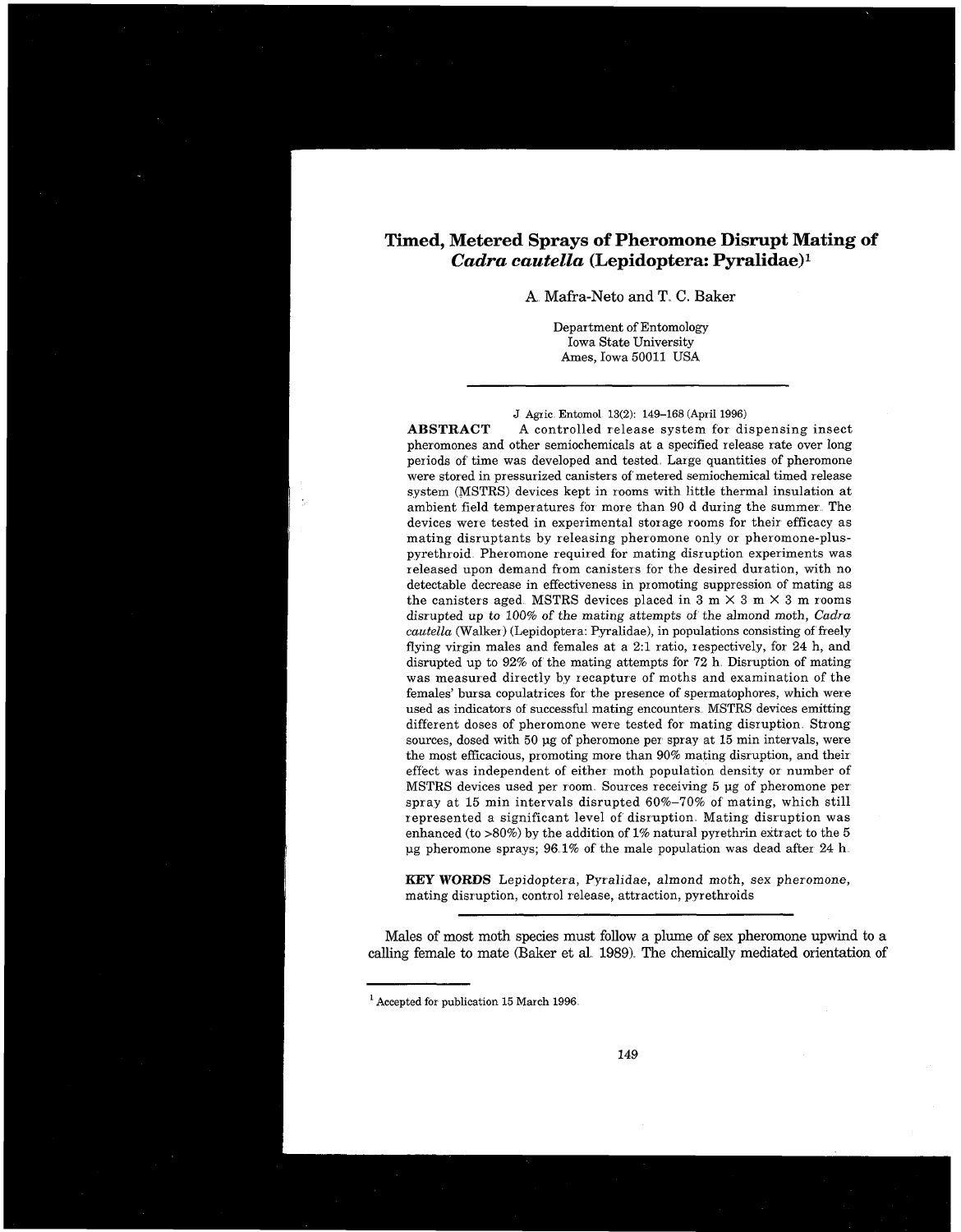males can be disrupted, and mating prevented, by the introduction of synthetic pheromone into the environment Two methods are used to prevent mating with synthetic pheromones: "mating disruption," in which pheromone sources (usually at high doses) are dispensed to impair male orientation, and "attractand-kill," in which pheromone sources (usually at low doses) are laced with small amounts of insecticides that poison the males attracted by the pheromone,

The sex pheromone of the almond moth, *Cadra cautella* (Walker) (Lepidoptera: Pyralidae), is comprised of two components  $(Z,E)$ -9,12tetradecadienyl acetate (Z9,E12-14:Ac) (Brady et al. 1971, Kuwahara et al. 1971a, b) and  $(Z)$ -9-tetradecenyl acetate  $(Z9-14:Ac)$  (Brady 1973) in a 10:1 ratio, respectively (Coffelt & Vick 1987) Mating disruption of stored products phycitine pests with the major component of their pheromone and associated minor components (Brady 1973) has been attempted since the early 1970s; however, thus far only partial control has been achieved. Early mating disruption involved laboratory experiments conducted in small boxes or cages (Wakamura et al. 1975, Brady et al. 1971, Brady & Daley 1975, Barrer et al. 1987), and the presence of pheromone successfully disrupted mating of several species of phycitine moths, including *C. cautella* (Wakamura et al. 1975, Brady et a1 1971, Brady & Daley 1975, Barrer et a1 1987) The transition from the laboratory to simulated commercial use conditions, however, proved to be more difficult than expected (Brady & Daley 1975) Although mating of phycitine moths could be reduced substantially with pheromone when moths were present at low population densities in the field, mating could not be suppressed when moths were present at high population densities (Hagstrum & Davis 1982). It was concluded that control of *C. cautella* populations by using pheromone for mating disruption was neither practical nor economical (Hagstrum & Davis 1982, Vick et a1 1981).

Both the formulation and the matrix used to deliver pheromone are of paramount importance in determining the mode of action and the success of mating disruption programs (Card6 & Minks 1995, Leonardt et al. 1990, Weatherston 1990). Pheromone molecules are highly volatile and usually chemically unstable To maintain attractancy for the necessary field lifetime, pheromones have been formulated in polymeric matrices designed to slow the rate of pheromone release and to confer protection to pheromone molecules from ultraviolet light, extremes in pH, and free oxygen (Leonardt et a1 1990, Weatherston 1990). There are five major polymeric matrices commercially available: micro-capsules, trilaminates, capillaries, ropes, and liquid flowables (Weatherston 1990). Each releases pheromone passively and continuously. These polymeric matrices also expose the pheromone pool to the environment continuously, which leads to uncontrolled temporal changes in the rate of pheromone emission and in the blend of pheromone components emitted (Leonardt et al. 1990, Weatherston 1990). Temporal changes in rates of emission can be caused by depletion of the reservoir contents by accumulation of debris, which may impede or enhance evaporation, or simply by variation in temperature or wind speeds Depletion of the more volatile components of the blend and enrichment of the semiochemical storage pool with the less volatile components occurs as the source ages and results in the emission becoming less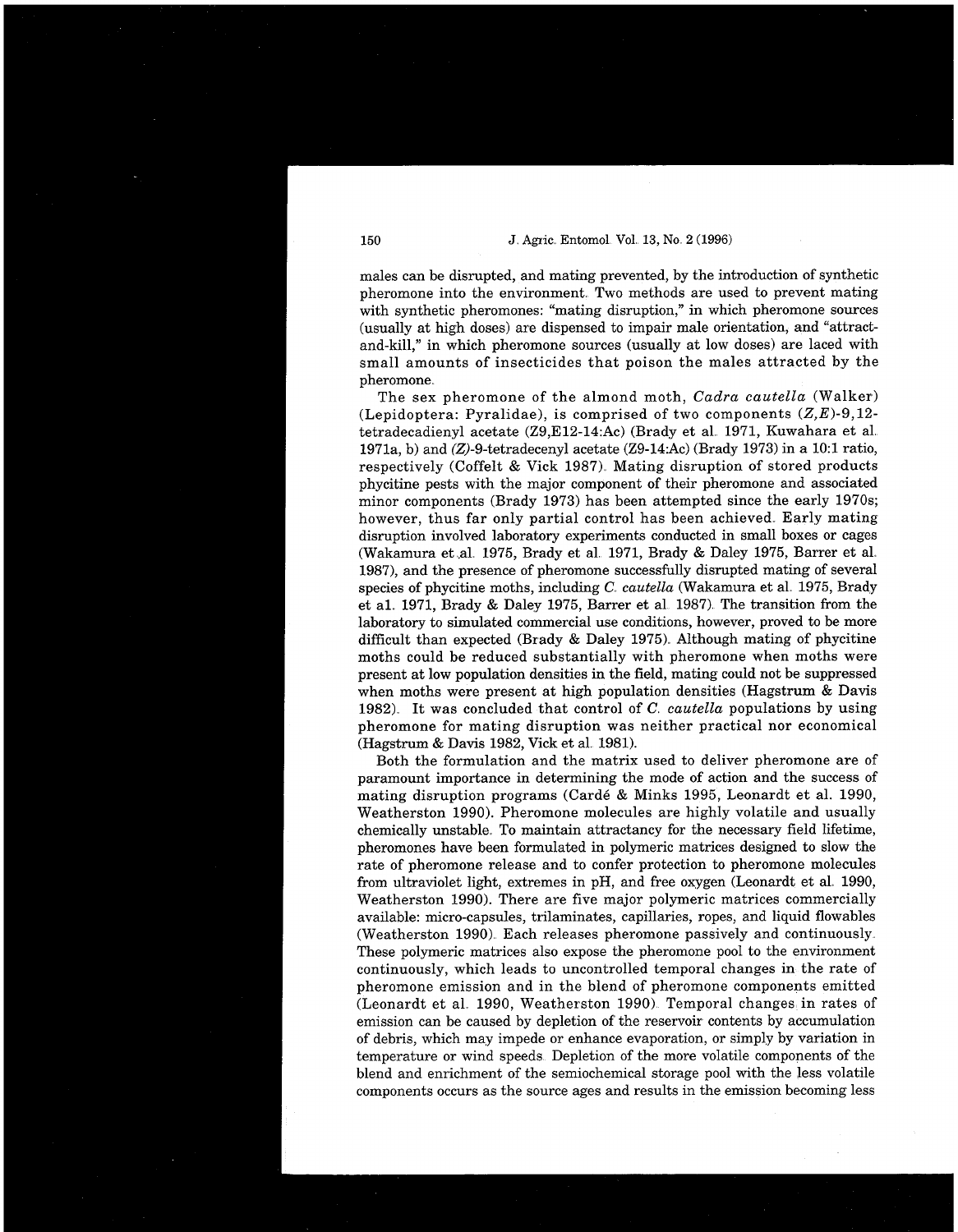## MAFRA-NET0 & BAKER: MSTRS Devices for Mating Disruption **15 <sup>1</sup>**

behaviorally active Furthermore, desired 'controlled release' has not been fully achieved with the development of polymeric matrices; release of pheromone from such systems is continuous and passive and cannot be actively controlled. Once polymeric matrices are deployed in the field, pheromone emission cannot be altered to address changes in population levels

Here we describe a metered semiochemical timed release system (MSTRS) developed to release pheromone or other chemicals upon demand. This actively controlled release device to dispense pheromone was used to suppress mating in populations of the stored products pest *C cautella* in experimental rooms In contrast to the inability of previous efforts to achieve *C cautella* mating disruption at high population densities (Ganyard & Brady 1971, Hagstrum & Davis 1982, Haines 1976, Hodges et al. 1984, Minks & Cardé 1988, Vick et al. 1981), our experiment resulted in nearly total suppression of mating by these moths, even when they were present at high density similar to, or even higher than, that used in previous studies that failed

## **Materials and Methods**

**Insects.** *Cadra cautella* larvae were reared from eggs in a stored-productsmoth diet (Mafra-Neto & Card6 1995) They were separated by sex at their last larval stage and reared to pupae. Pupae were transferred to 25 cm  $\times$  25 cm  $\times$ 25 cm screen cages, and the males were transferred to an environmental chamber ( $25^{\circ}$ C,  $75\%$ -80% RH) located in a pheromone-free room isolated from the main colony and from the females Female pupae were transferred to an environmental chamber (25°C, 75%-80% RH) located in the same room as the main colony Adults were transferred daily to clean cages The experimental adults were 1-3 d old

**Chemicals.** The two acetates that make up the *C. cautella* female sex pheromone, Z9,E12-14:Ac (Brady et a1 1971, Kuwahara et a1 1971a, b) and Z9-14:Ac (Brady 1973), were obtained from Bedoukian Research, Inc. (Danbury, Connecticut), and were 93% and 95% pure, respectively The acetates were formulated gravimetrically to a ratio of  $10:0.9$  (Z9,E12-14:Ac: Z9-14:Ac) as neat material The ratio of the neat material blend was determined by gas chromatographic analysis of serial dilutions in HPLC grade hexane The pheromone was serially diluted in tenfold steps by using two solvents to formulate the canisters-LPA-210 petroleum distillate (petroleum distillate) or HPLC grade ethanol (ethanol)

**Pheromone release devices.** The Metered Semiochemical Timed Release System (MSTRS) device (Waterbury Co., Inc., Connecticut) consisted of a spray canister, a spray dispenser unit, and a spray pad (Fig. 1). The pressurized spray canister contained a solution with the desired concentration of pheromone in inert materials (isobutane, ethanol, petroleum distillate, and paraffin) A valve on top of the canister delivered 52 mg of the complete mixture per spray The canister was housed in the spray dispenser unit with the valve positioned under a lever controlled by a battery-powered timer mechanism The timer mechanism was set to press the valve to deliver a new spray every 15 min The spray was intercepted by a pad formed by a 1-cm-thick sheet of acrylic padding (No 300 Mountain Mist@ Fiberloft@, The Stearns Technical Textiles Co , Ohio)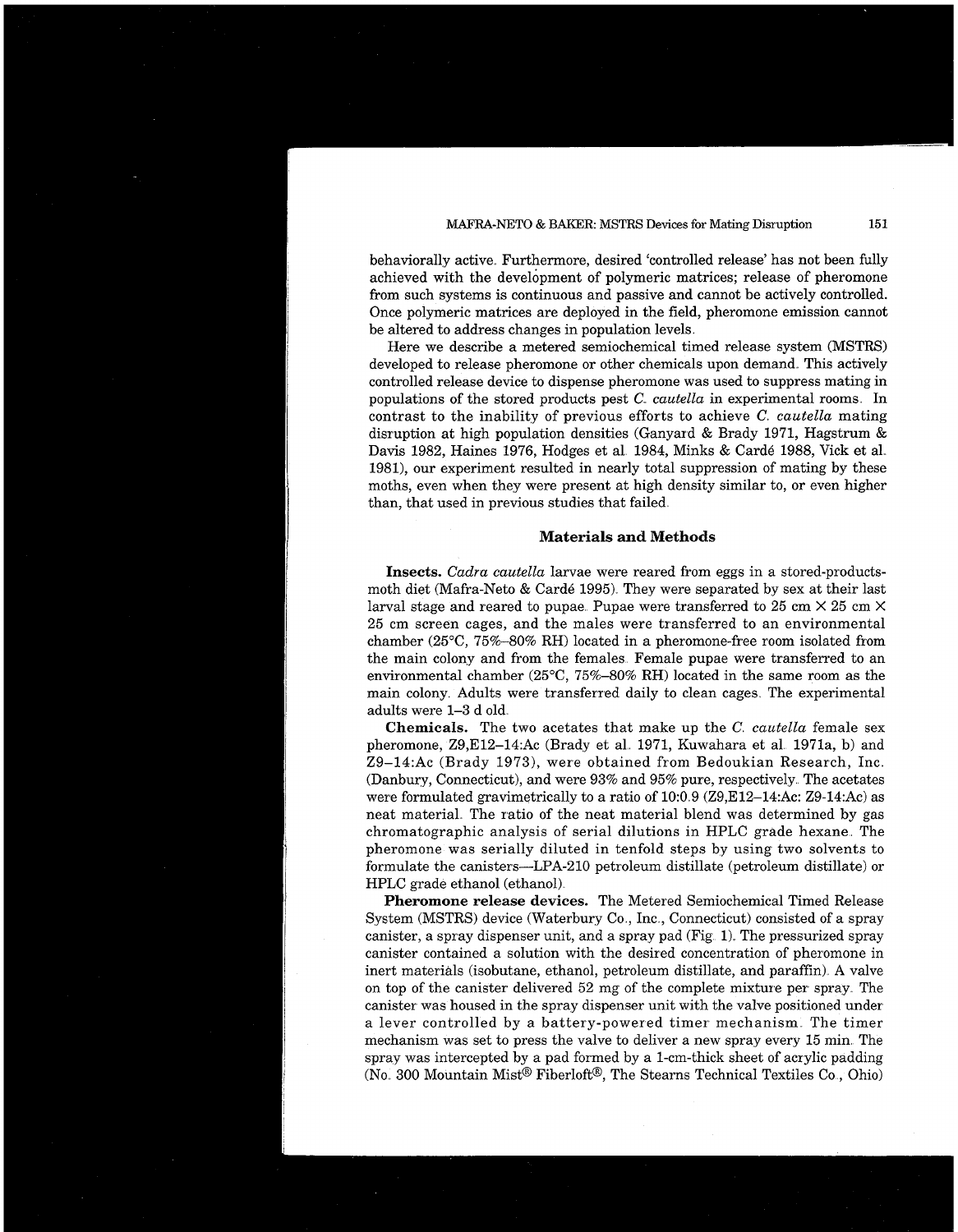

**Fig.** 1. The Metered Semiochemical Timed Release System (MSTRS) device consisted of a spray canister, a spray dispenser unit, and a spray pad The spray canister contained the desired concentration of pheromone in a solution with inert materials under pressure **A** valve on top of the canister delivered 52 mg of material per spray. The canister was housed in the spray dispenser unit with the valve positioned under a lever controlled by a battery-powered timer mechanism. The mechanism lowered the lever, delivering a new spray every 15 min The spray was intercepted by a pad held 20 cm from the canister's nozzle, by an adjustable aluminum platform, where pheromone was deposited. A MSTRS device produced more than 3,000 recharging sprays of similar strength, sufficient to recharge a source pad every 15 min for 30 d without replacement of canister or batteries

stretched on a needle-point frame (15 cm inner diam) and held in place 20 cm from the canister's nozzle by an adjustable aluminum platform. The acrylic padding intercepted and retained most of the aerosol particles of the spray jet It also allowed the jet's airstream to pass through it, minimizing backdraft of pheromone onto the spray canister unit. The MSTRS device was set up to produce more than 3,000 recharging sprays of similar strength, sufficient to recharge a source pad every 15 min for up to 30 d without replacement of canister or batteries

**Canister formulations.** For disruption experiments, the pheromone used to fill the spray canisters was diluted in either petroleum distillate or ethanol Petroleum distillate dilutions were prepared so that aerosol canisters containing 31 8 g of pheromone solution in petroleum distillate and 127 g of propellant isobutane emitted 50 pg, 5 pg, 500 ng, 50 ng, or 5 ng of pheromone per spray Ethanol dilutions were prepared so that aerosol canisters containing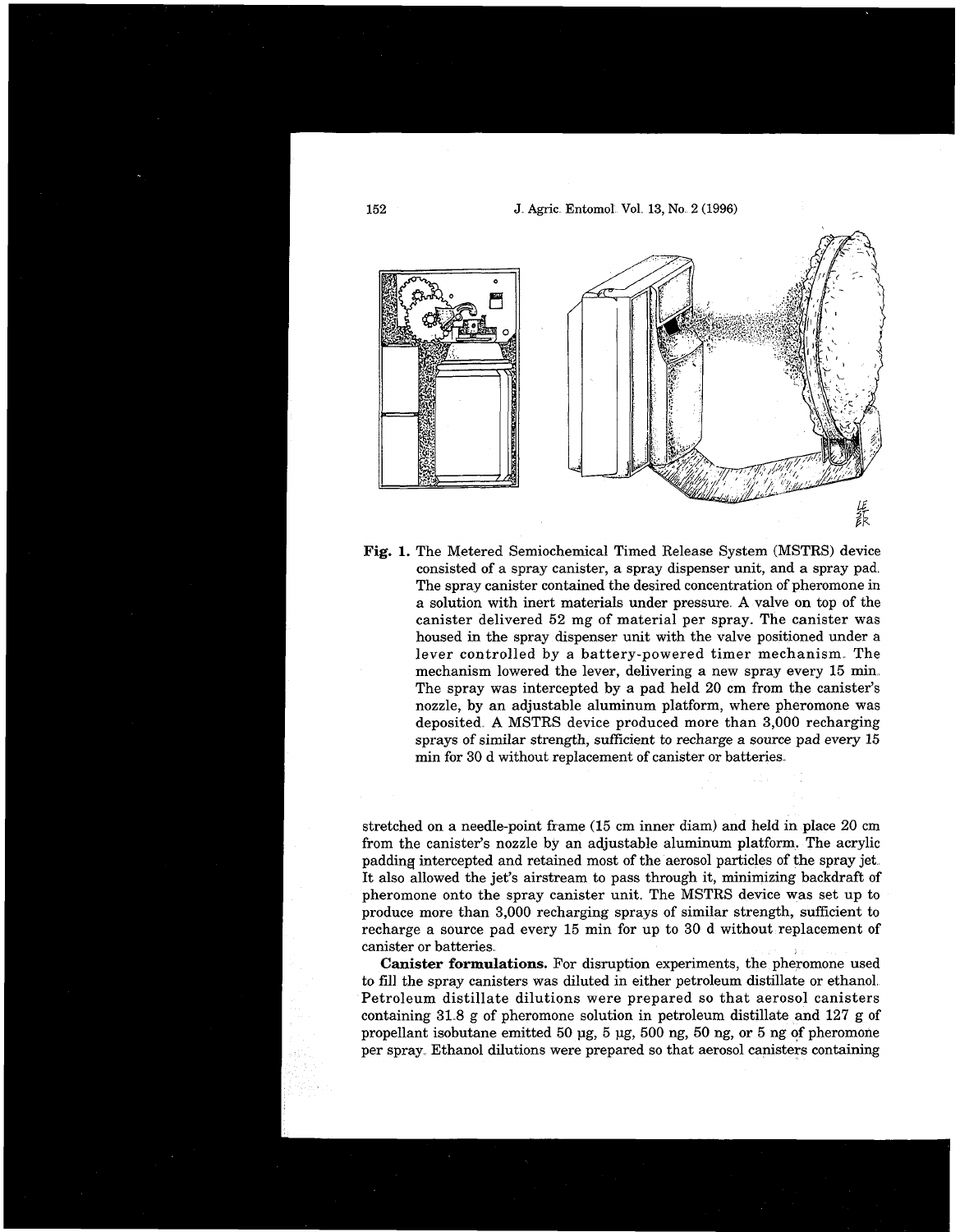## MAFKA-NET0 & BAKER: MSTRS Devices for Mating Disruption **153**

 $31.8$  g of pheromone solution in ethanol and  $127$  g of propellant emitted 50 ug, 5 pg, 500 ng, 50 ng, or 5 ng of pheromone per spray

For pheromone-plus-pyrethroid experiments, dilutions were prepared so that aerosol canisters containing 22.4 g of pheromone solution in ethanol,  $9.3 \text{ g}$  of 20% natural pyrethrin extract (1% pyrethroid), and 127 g of propellant emitted 50 ng, 5 ng, or 0.5 ng of pheromone per spray. **A** second dilution series for canisters with pheromone and pyrethroid was prepared to emit the same doses of pheromone but now with only one-tenth the dosage of the pyrethroid Thus, only 0 93 g of the natural pyrethrin extract was added to the canisters

**Experimental rooms.** Five rooms that each measured  $3 \text{ m} \times 3 \text{ m} \times 3 \text{ m}$ were used for the experiment. The rooms were adjacent rental storage units located in an aluminum siding building with little thermal insulation The walls of the rooms were lined with white housewrap paper  $(3 \text{ m wide, Tyvek}^{\circledR},$ DuPont) that was secured with staples and duct tape to the walls and floor of the room A 2 2-m-high faux ceiling of housewrap paper was built to create an air buffer space of 0 8 m between the faux ceiling and a room's ceiling The result of the lining was an internal, white tent of  $3 \text{ m} \times 3 \text{ m} \times 2.2 \text{ m}$ , which provided increased room isolation, reduced room contamination, and ease of observing moths. Released moths were present at  $1.27$  moths per  $m^2$  (0.42) females and 0.87 males per  $m^2$ ) when at low density, and at 4.27 moths per  $m^2$  $(1.42$  females and 2.82 males per  $m<sup>2</sup>$ ) when at high density. Population densities of phycitines are reported in terms of insect per  $m<sup>2</sup>$  of wall and ceiling because calling and mating behavior occurs on those surfaces (Sower & Whitmer 1977, Hodges et al. 1984). The experiment was conducted during the summer of 1995 in Nevada, Iowa

**Preparation of the rooms.** The experimental rooms were thoroughly cleaned before each experiment The Tyvek lining was inspected for leaks and mended with duct tape if needed Because some of the moths tended to get caught on the sticky surface of exposed tape, the old duct tape was reinforced with a new layer of tape. The two MSTRS devices per room were placed diagonally from one another. The first was positioned 1.3 m above the floor, 20 cm from the far right corner of the room, and the second was placed at the same height on the near left corner. Treatments requiring one MSTRS per room had the device placed on the near left corner of the room, 1 3 m in height and 20 cm from the corner. Spray pads were replaced with clean ones.

**Determining mating disruption.** During mating, male Lepidoptera deposit a durable spermatophore in the bursa of the female In many species, including C *cautella,* a chitinous, articulated portion of spermatophore remains intact in the bursa for the entire life of the female By counting the number of spermatophores or their remains in the bursa of recaptured females, one can deduce how often the females mated (Eberhard 1985). In the following experimental-room study, the C *cautella* moths released were recaptured, separated in the room into groups of alive or dead, transferred to vials with 70% alcohol, and segregated by sex, A moth was considered "alive" if it moved its appendages when touched. Both dead and live moths were segregated by sex. Females were dissected under the microscope at 20x, and their bursa copulatrices isolated and examined to determine presence and number of spermatophores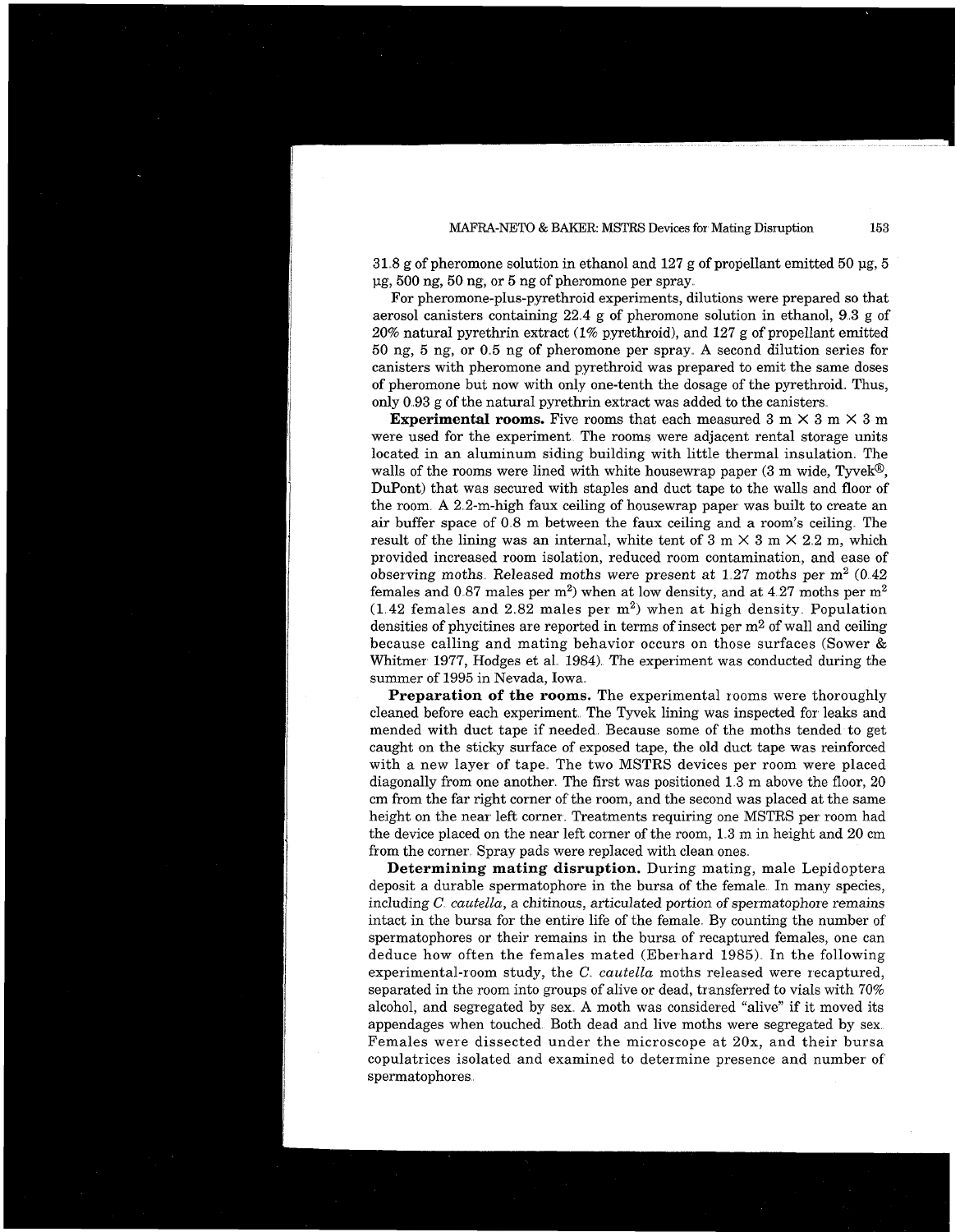**Sequence of experiments.** The effect of MSTRS devices on the mating success of *C cautella* was determined by a sequence of seven experiments, with the first five experiments being conducted in experimental storage rooms, and the last two experiments being performed in the laboratory (one in a wind tunnel, the other in small screened cages) The experiments conducted in the experimental rooms first tested the efficiency of the MSTRS devices in promoting mating disruption, then tested the trade-offs involved in cost reduction (reduction in the number of devices per room and in the dose of pheromone used) against the effectiveness of disruption

The first experiment, disruption vs pheromone-plus-pyrethroid in the experimental rooms, tested the mating reduction effects over 24 h that two MSTRS per room have when they emit either a high dose of pheromone alone or a low dose of pheromone plus 1% pyrethroid The second experiment, disruption with two different pheromone concentrations and formulations, tested the mating disruption effect of two MSTRS per room emitting pheromone at two doses (either high or low), formulated by using two solvents (either petroleum distillate or ethanol), over 72 h at high population densities. The third experiment, number of MSTRS devices per room, was designed to reduce the number of MSTRS needed per room The effect on mating disruption with a low density of moths and a single MSTRS device per room emitting a high dose of pheromone formulated with petroleum distillate was compared with that of two MSTRS devices per room emitting a high dose of pheromone formulated with ethanol over 24 h with the assumption that the actual pheromone volatilization rate from the MSTRS formulated with petroleum distillate was lower than that of the MSTRS formulated with ethanol Thus, if mating disruption could be achieved in a room by using a single MSTRS formulated with petroleum distillate as compared to disruption levels achieved with two ethanol MSTRS per room, then it could certainly be achieved with a single strong MSTRS per room formulated with ethanol, which would be tested in a later experiment The fourth experiment tested the mating disruption effect of one MSTRS device formulated with ethanol per room at two doses, on moths at low population density over 24 h. The fifth experiment tested the mating disruption effect of a single MSTRS device per room formulated with ethanol and emitting low pheromone dosages on a high-density population of moths over 24 h

Experiments six and seven were performed in the laboratory and were designed to determine the mode of action of the pheromone-plus-insecticide MSTRS system The sixth experiment determined the effect of the addition of 1% pyrethroid on the orientation behavior of individual virgin males to spray pads with pheromone, and their subsequent mortality, in a wind tunnel The seventh tested the effect of adding 1% pyrethroid to pheromone on the response, and on the subsequent mortality, of groups of virgin male moths in small screen cages

**Disruption vs. pheromone-plus-pyrethroid.** The effect of two MSTRS devices per experimental room on mating disruption was tested by using a population density of 30 males and 15 females per room The spray pad was renewed every  $15$  min either with  $50 \mu$ g of pheromone or  $5 \mu$ g of pheromone plus  $1\%$  pyrethroid. New spray pads were 'primed' with two sprays from the appropriate canister and the MSTRS devices set to discharge on a timed basis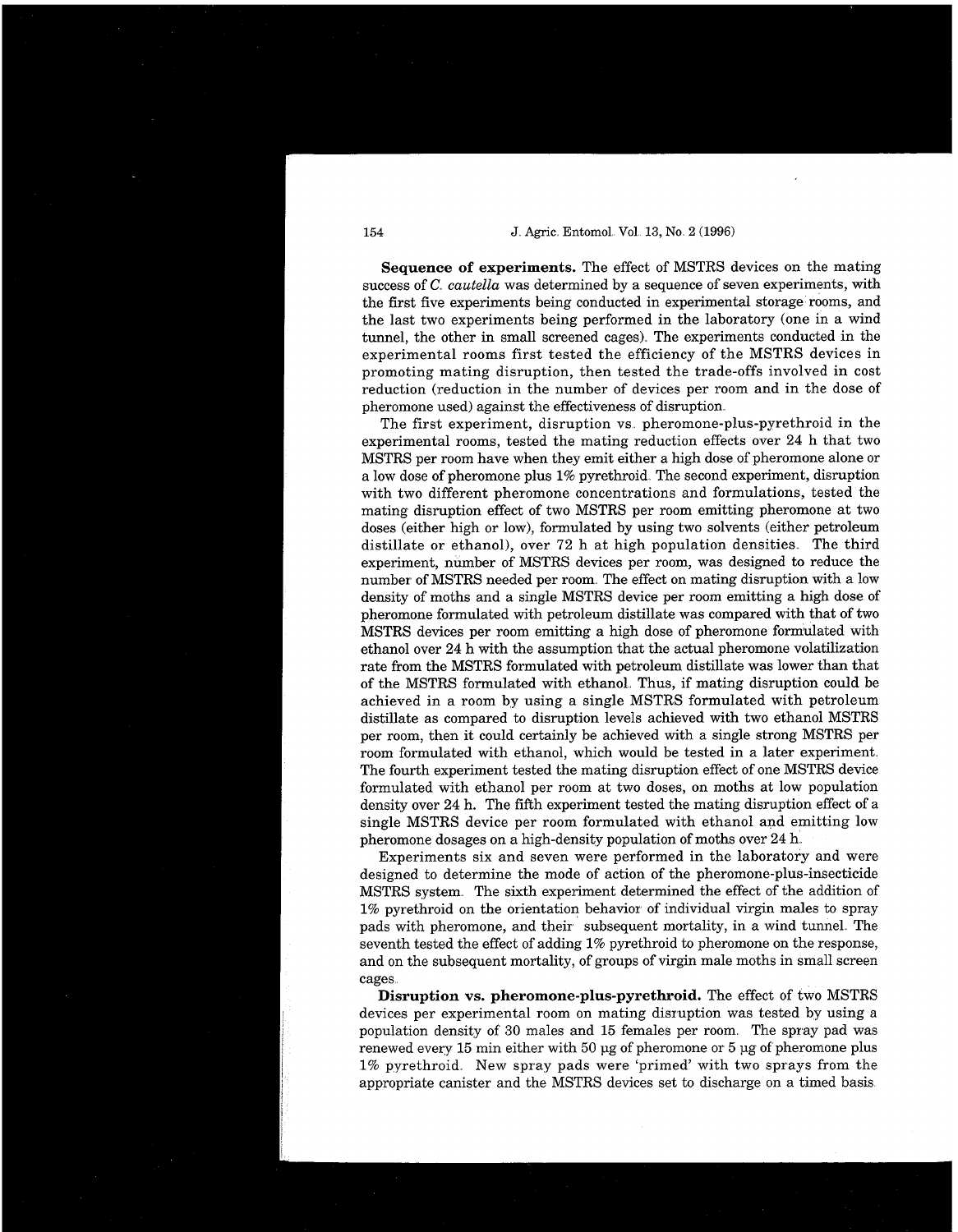#### MAPRA-NET0 & BAKER: MSTRS Devices for Mating Disruption **155**

Jars containing males or females were transferred to an experimental room, and the door was closed Males were released immediately in the center of the room's floor; 1 h later, females were released at the same location The room was closed for 24 h. At the end of 24 h the moths were recaptured by using an aspirator.

**Disruption with two different pheromone concentrations and formulations.** Two MSTRS devices per experimental room were tested by using population densities of 100 males and 50 females per room Success of mating was assessed under four pheromone treatments and a control: a room with two MSTRS devices spraying 50 µg pheromone in petroleum distillate; a room with two MSTRS devices spraying 50 pg pheromone in ethanol; a room with two MSTRS devices spraying 5 µg pheromone in petroleum distillate; a room with two MSTRS devices spraying 5 pg pheromone in ethanol; and a room without pheromone serving as untreated control Two minutes before the males were released, the new spray pads were primed with 10 sprays, and the MSTRS devices activated for timed release Jars containing either virgin males or females were transferred to the room and the door closed Males were immediately released onto the floor in the rear left corner of the room, and females were released 4 h later on the floor at the near right corner The door of each room was closed and sealed with duct tape for 72 h At the end of 72 h following female release, moths were recaptured by using an aspirator

**Number of MSTRS devices per room.** The mating disruption effect of a single MSTRS device per room spraying 50 pg pheromone was compared to the effect of two MSTRS devices per room, each spraying 50 ug pheromone, and to a control room with no synthetic pheromone The pheromone treatment with one device per room was set with the MSTRS spraying 50 pg pheromone in petroleum distillate, which would release less pheromone at a slower rate than ethanol, whereas the room with two devices was set with the MSTRS spraying 50 pg pheromone in ethanol As usual, the MSTRS devices produced a new spray onto their pads every 15 min Two minutes prior to the release of the males, the new spray pads were primed with two sprays Each room received 100 virgin males and 50 virgin females with the males being released onto the floor at the far left corner, and the females being released 1 h later at the near right corner After 24 h the moths were recaptured with an aspirator

**One MSTRS device per room at two doses.** The mating disruption effect of a single MSTRS device per room spraying 50 pg pheromone formulated in ethanol was compared to the effect of a single MSTRS device per room spraying 5 pg pheromone, and to a control room with no synthetic pheromone New spray pads were primed with two sprays 2 min prior to the release of the males, and they were activated for 15-min-interval timed release of sprays Each room received 30 virgin males and 15 virgin females with males being released at the far left corner on the floor, and the females being released 1 h later in the near right corner. After 24 h the moths were recaptured with an aspirator.

**One MSTRS device per room at a low dose, high moth density.** The mating disruption effect of a single MSTRS device per room spraying 5 pg pheromone every 15 min on a spray pad was compared to a control room with no synthetic pheromone New spray pads were primed with two sprays 2 min prior to the release of the males, and thereafter received emitted sprays at 15 min intervals Each room received 100 virgin males, released on the floor of the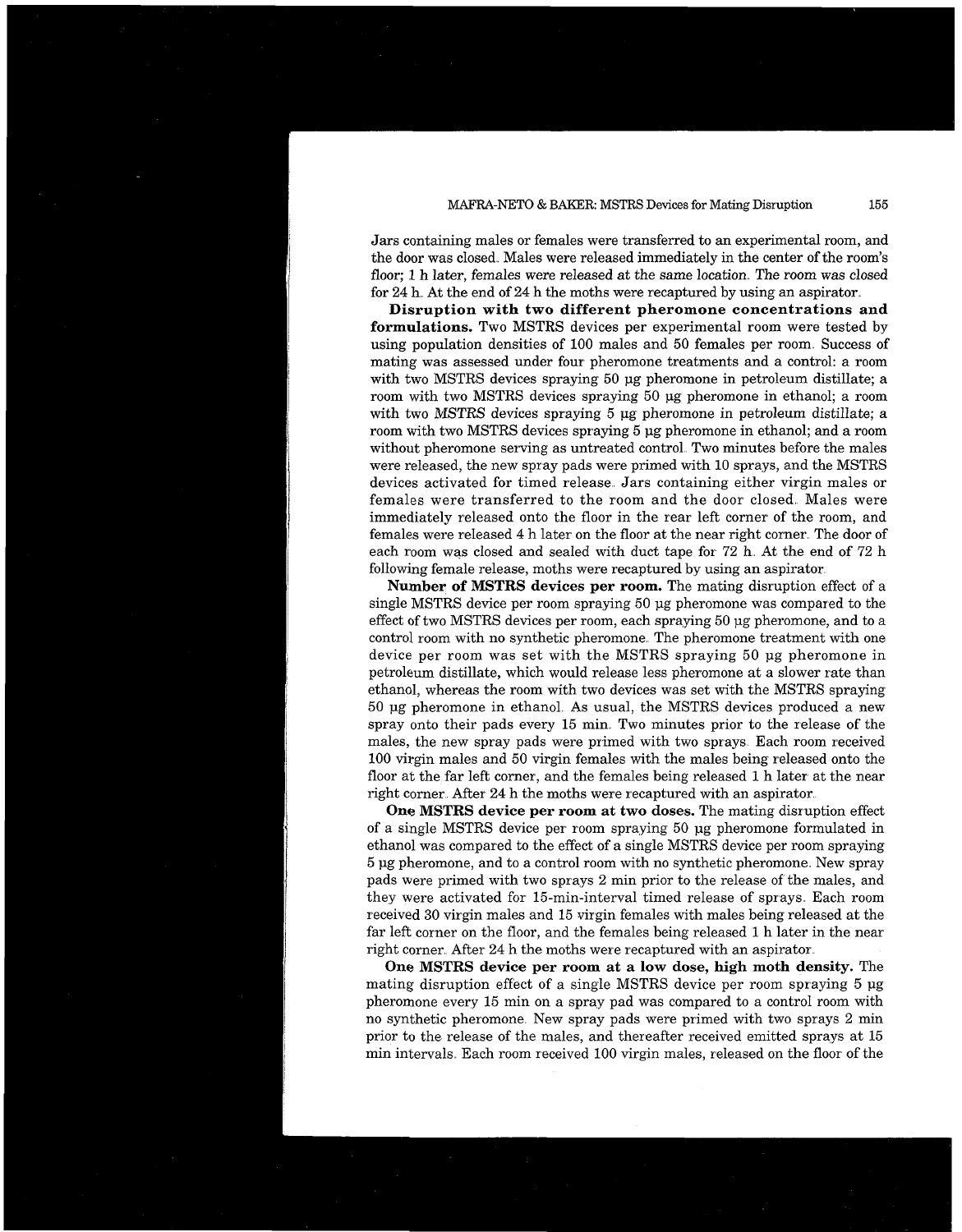far left corner, and 50 virgin females, released 1 h later on the near right corner. Twenty-four hours later, the moths were recaptured with an aspirator.

**Pheromone-plus-pyrethroid experiments in the laboratory.** The effect on male behavior of the addition of 1% pyrethrin to the pheromone sprayed onto the MSTRS pads was investigated in two laboratory experiments, either in a wind tunnel or in cages. The effect of the addition of pyrethroid to the pheromone source on the males' long distance orientation and subsequent mortality was determined in wind tunnel bioassays The effect of addition of pyrethroid to the pheromone source on the males' behavior and subsequent mortality was examined in small cages

The upwind flight orientation of males responding to 9-cm-diam MSTRS spray pads that received either a spray of 500 ng of pheromone or a spray of 500 ng of pheromone and 1% natural pyrethrin was examined in a wind tunnel The low-turbulence pulling wind tunnel used was a 2.5 m long  $\times$  0.9 m diam semicylinder of transparent Plexiglas<sup>®</sup> floor and Vivac<sup>®</sup> walls, similar to Mafra-Neto & Cardé's (1995). Wind speed was maintained at 50 cm/s, light level was 5.5 lux, temperature was  $25 \pm 2$ °C, and relative humidity ranged between 65%-85% The MSTRS spray pad was located in the center of the wind tunnel, 20 cm downwind from the upwind screen. One-day-old males were tested during the initial 30 to 120 min of their first scotophase **A** randomly selected moth was removed with an aspirator from a holding cage and transferred to an aluminum screen release cage located 150 cm downwind from the pheromone source Each male was tested individually and only once **A** record of the male's behavior was started as soon as the male was introduced into the pheromone plume and terminated at 2 min, or as soon as the male landed on the source or on the upwind screen of the wind tunnel. The following mutually exclusive behaviors at the release platform and during upwind progression were recorded for each male: quiescent-no perceptible movement; wing fanning/walking-either wing fanning, walking on the release platform, or walking while wing fanning; flight initiation-first flight from the release cage; oriented flight-upwind flight (zigzag or straight) along the pheromone plume, including casting; in-flight arrestment-flight in the plume in a 'contained' crosswind zigzag without making upwind progress, which usually resulted in the male abandoning the plume; and locating the source-landing or touching the pheromone source

Males that did not take off were tested for their ability to fly. They were removed from the release cage with an aspirator and released in the air, about 30 cm above the floor Males that did not fly were discarded; those that flew were scored as non-responders

After the test, males were recaptured with an aspirator and transferred to a labeled 20 ml vial. Vials containing one male each were closed with Parafilm<sup>®</sup> with air holes and held in an environmental chamber for 24 h. After 24 h the males were scored alive or dead

The effects of addition of pyrethroid to the pheromone pad on the behavior of males and their rate of mortality were studied in 25 cm  $\times$  25 cm  $\times$  25 cm screen cages with populations of 30 one-day-old males The experiments were conducted in front of a fume hood, which provided unidirectional flow of clean air through two screen cages **A** 9-cm-diam MSTRS pad treated with one spray of either 50 ng pheromone or 50 ng pheromone with 1% natural pyrethrin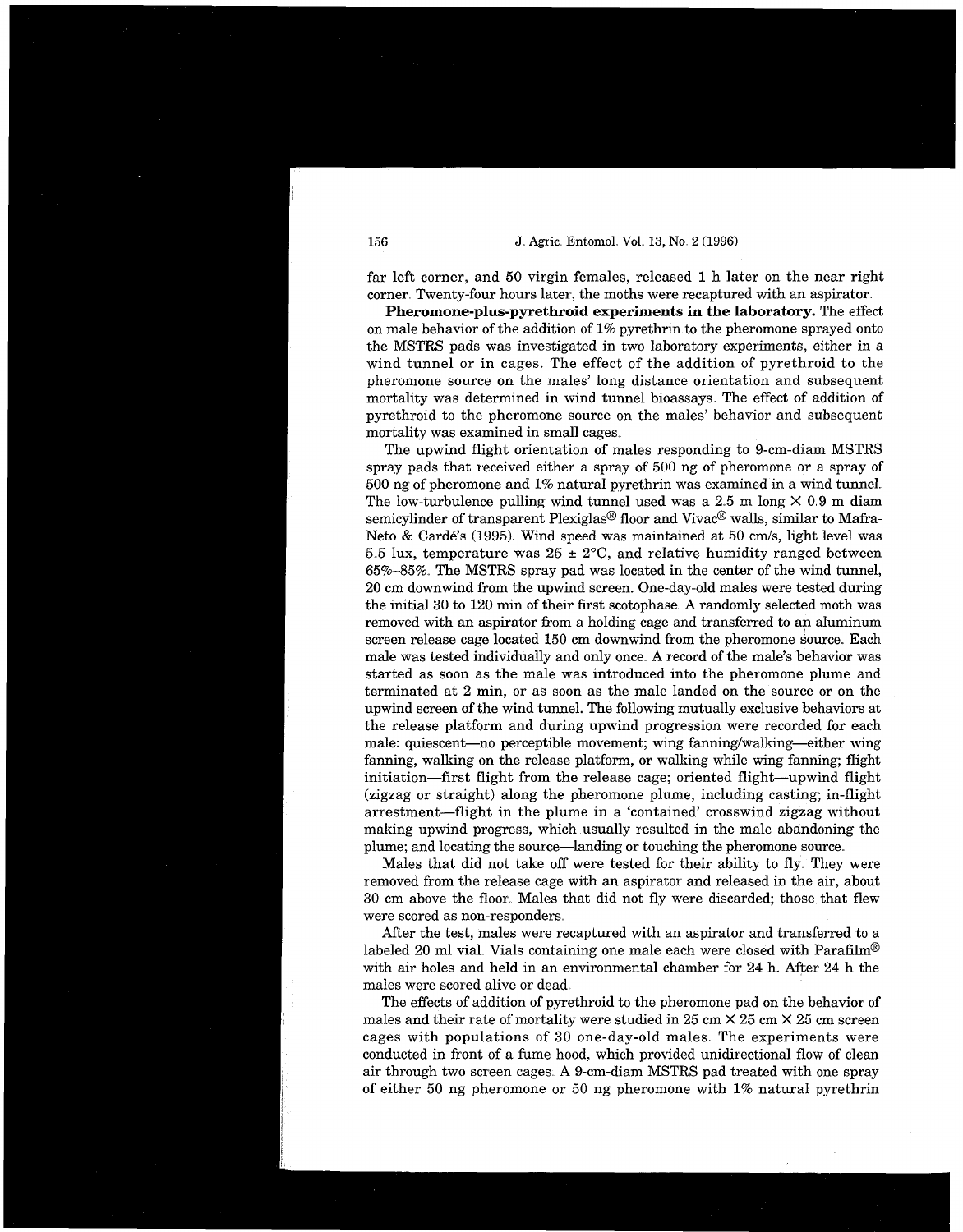## MAFRA-NET0 & BAKER: MSTRS Devices for Mating Disruption 157

extract was placed inside the cage, 3 cm from the upwind screen, with the sprayed side facing downwind, The number of males performing the following mutually exclusive behaviors was annotated every 2,5 min for 20 min, and then once at 60 min and again at 90 min: quiescent-no perceptible movement; wing fanning/walking-either wing fanning, walking, or walking while wing fanning on the cage; flying-flight in the cage; landing on the pad-landing or touching the pheromone source; knocked down-either quiescent on its back or side, i.e., not in a usual resting position, or performing uncoordinated wing fanning, walking, or walking while wing fanning

**Statistical analyses.** The data were analyzed for differences by using ANOVA (GLM Procedures, SAS 1989) to test for the effect of treatment, block (each replicate was considered a block), and their interaction, The effect of block was not statistically significant. The data were tested for homoscedasticity; when the criterion was not met, the inverse of the variance was added as weight to the contrast model (SAS 1989). Probabilities of mean separation were obtained by using the least squares method (LSD, GLM Procedures, SAS 1989),

#### **Results**

**Disruption vs. pheromone-plus-pyrethroid** At low density (30 males and 15 females per room), the pheromone-plus-pyrethroid treatment reduced mating by over  $80\%$  ( $n = 4$  replicates), and the disruption treatment prevented mating entirely (Fig. 2). On average  $12.0 \pm 1.6$  (SD) females and  $16.3 \pm 2.6$ males were recaptured from the pheromone-plus-pyrethroid room,  $12.0 \pm 1.7$ females and  $18.3 \pm 3.3$  males were recaptured from the disruption room, and  $10.3 \pm 1.5$  females and  $21.3 \pm 2.3$  males were recaptured from the control room. All female *C. cautella* recaptured in the control room had mated at least once during the 24 h of the experiment, as indicated by successful spermatophore transfer None of the females recaptured in the disruption room had mated, and more than 80% of the live females were still calling when recaptured in all three replicates of the disruption treatment, indicating their unmated status All mated females in the pheromone-plus-pyrethroid room had only one spermatophore in their bursa copulatrix, whereas some of the mated females in the control room (7 4%) had two spermatophores in their bursa copulatrix

Most of the moths recaptured alive in the pheromone-plus-pyrethroid room were females (86%,  $\bar{x} = 5.25 \pm 1.5$ ). Fewer (3.9%,  $\bar{x} = 0.9 \pm 0.8$ ,  $P < 0.01$ ) males were recaptured alive in the pheromone-plus-pyrethroid room, as compared to 81.3%  $(\bar{x} = 17.0 \pm 3.5)$  recaptured alive in the disruption room and 80.9%  $(\bar{x} =$  $18.5 \pm 2.5$ ) in the control room. Although the pyrethroid in the room also caused female mortality, 41% of the released females were recaptured alive in this room (compared with 97 5% in the disruption room and 83 8% in the control room), a 14-fold higher proportion than for males

Males were observed visiting the pheromone-plus-pyrethroid pad soon after they were released into the room In wind tunnel experiments, MSTRS pads elicited walking and wing fanning, flight initiation, and oriented upwind flight in all males tested, independent of the presence of pyrethroid (Fig 3A). The exposure of C *cautella* to pheromone-plus-pyrethroid in the wind tunnel experiment resulted in high mortality of males. The majority  $(84.3 \pm 11.7%)$  of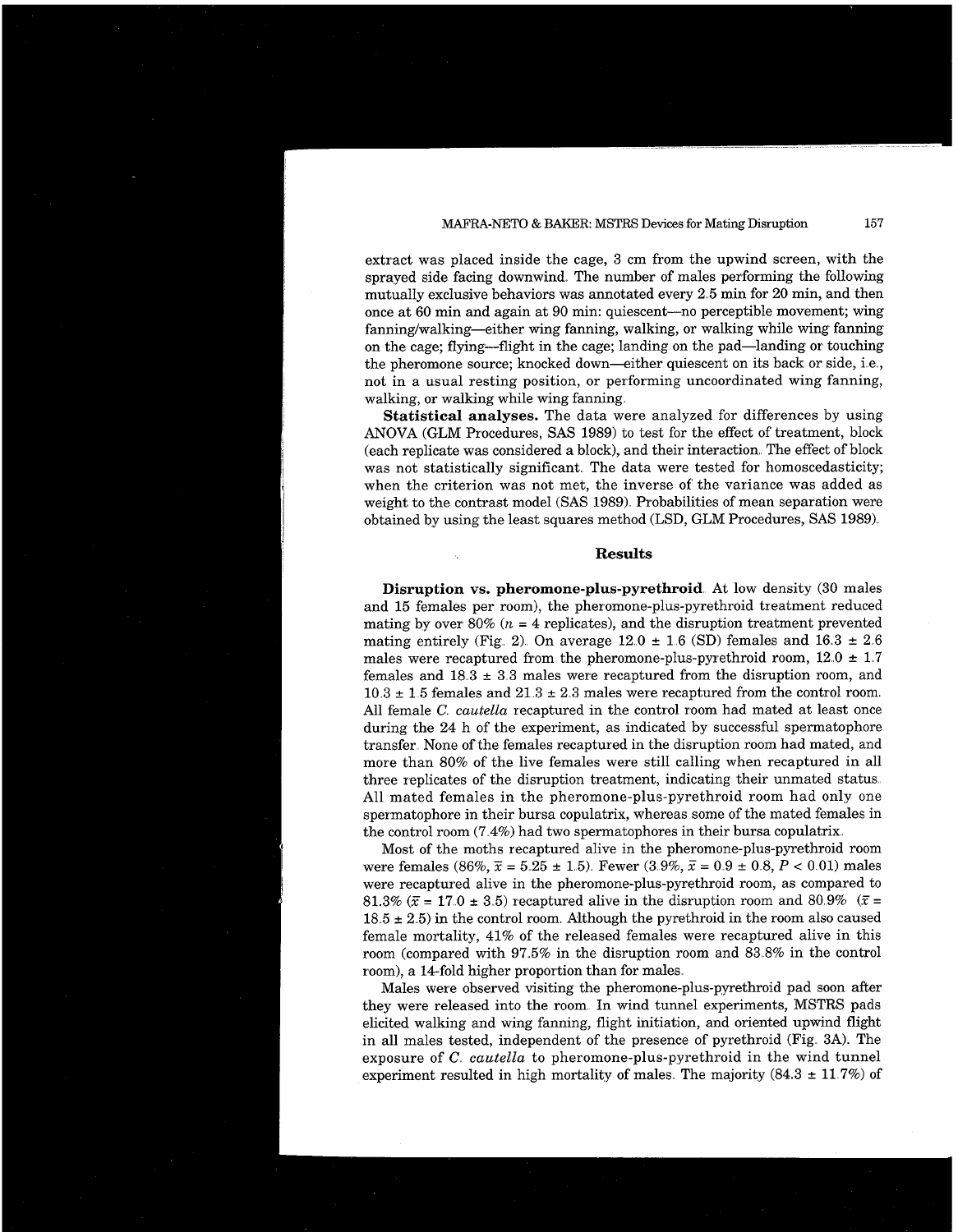

**Fig.** 2. Percentage of mated females under three treatments: pheromone-pluspyrethroid room, where two MSTRS devices sprayed 5 µg pheromone in petroleum distillate and **1%** natural pyrethroid extract on a spray pad every 15 min; disruption room, the two MSTRS devices sprayed 50 pg pheromone in petroleum distillate on a spray pad every 15 min; and a control room, where no synthetic pheromone was present, Virgin *C,, cautella* males (30) and females (15) were released into the rooms and left for 24 h before they were recaptured and mating was assessed on females by dissection to determine the presence of spermatophores. Columns with no letters in common are significantly different at  $\alpha$  = 0.05 level  $(n = 4$  replicates) (ANOVA, LSD, SAS 1989).

the males that landed on the pheromone-plus-pyrethroid pad died within 24 h, whereas only a few  $(5\%)$  of the males that landed on the pheromone pads with no insecticide died during the same period (Fig. 3B) The pyrethroid even caused significant mortality (16.2  $\pm$  5.2%) in the group of males that only oriented upwind, even though they did not contact the pheromone-plus-pyrethroid pad but did contact the plume (Fig. 3B). The pyrethroid was fast acting, killing most moths in less than 20 min (Fig. 3C). Addition of pyrethroid to the pheromone pad evoked an increased level of activity of males for sustained periods of time, resulting in more numerous and frequent visits to the pheromone-pluspyrethroid pad than to the pheromone pad without the insecticide.

**Disruption with two pheromone formulations at two concentrations.**  At high density (100 males and 50 females per room), mating was significantly reduced by two MSTRS devices per room emitting either 50 pg or 5 pg pheromone per spray, in solutions of either petroleum distillate or ethanol  $(n =$ 3 replicates) (Fig. 4). On average  $32.3 \pm 2.5$  females and  $63.7 \pm 2.5$  males were recaptured from the control room,  $39.0 \pm 1.9$  females and  $63.7 \pm 2.7$  males were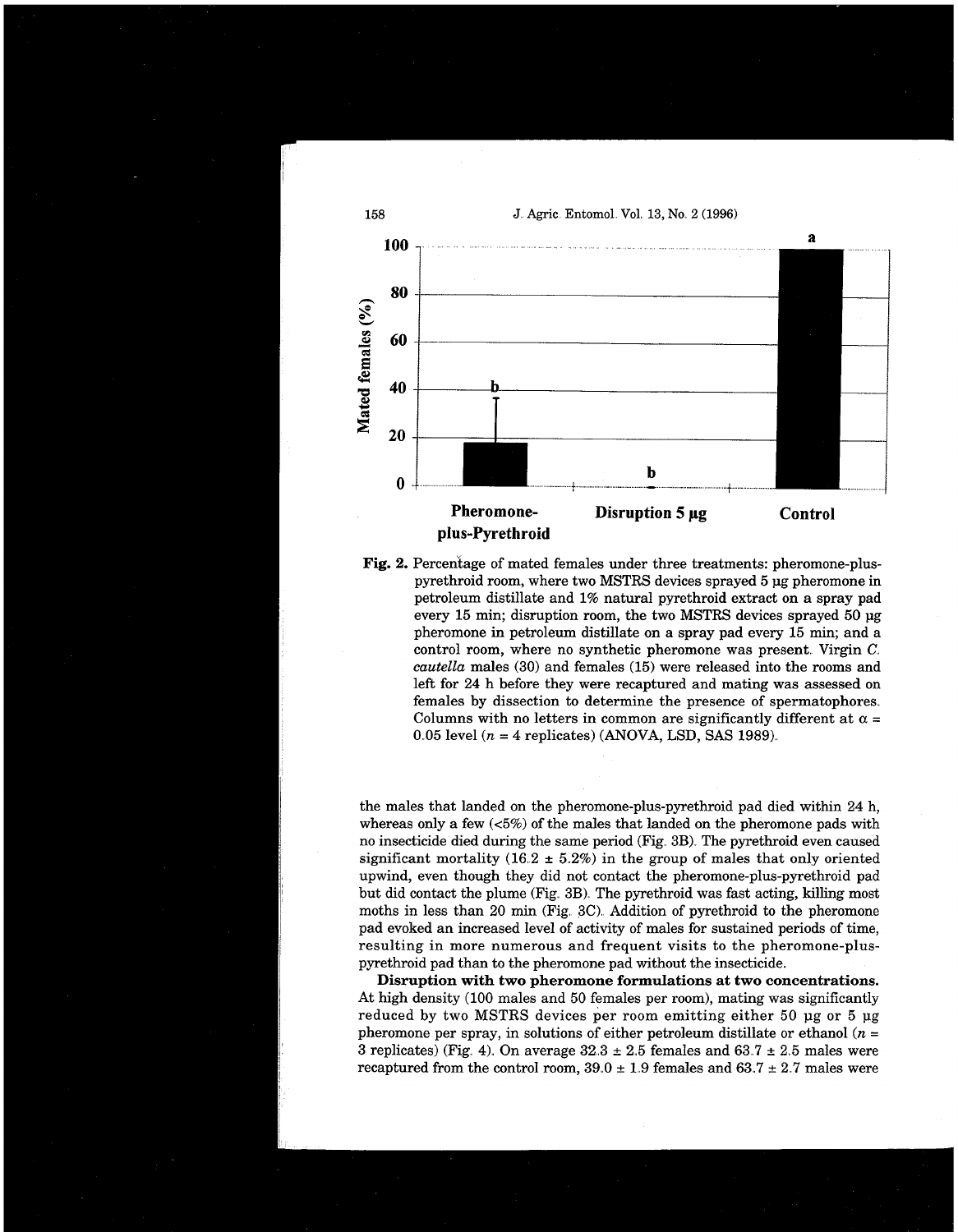

**Fig.** 3. Effects of the addition of 1% pyrethroid to pheromone sources on C *cautella* males (A) Percentage of males performing pheromone relatedbehaviors in response to a pad sprayed with 500 ng of pheromone and a pad sprayed with 500 ng pheromone and  $1\%$  pyrethroid ( $n = 30, 3$ ) replicates) (B) Mortality of males that only flew upwind, and of males that landed on the sources of pheromone, or pheromone and 1% pyrethroid, after 24 h. (C) Survivorship of males exposed to pheromone pads, and to pheromone and 1% pyrethroid. The mortality effect of the pyrethroid is fully expressed at 17 **5** min Males were tested in groups of 30  $(n = 5$  replicates). Columns within each histogram with no letters in common are significantly different at  $\alpha = 0.05$  level (ANOVA, LSD, **SAS** 1989)

## MAFRA-NET0 & BAKER: **MSTRS** Devices for Mating Disruption **159**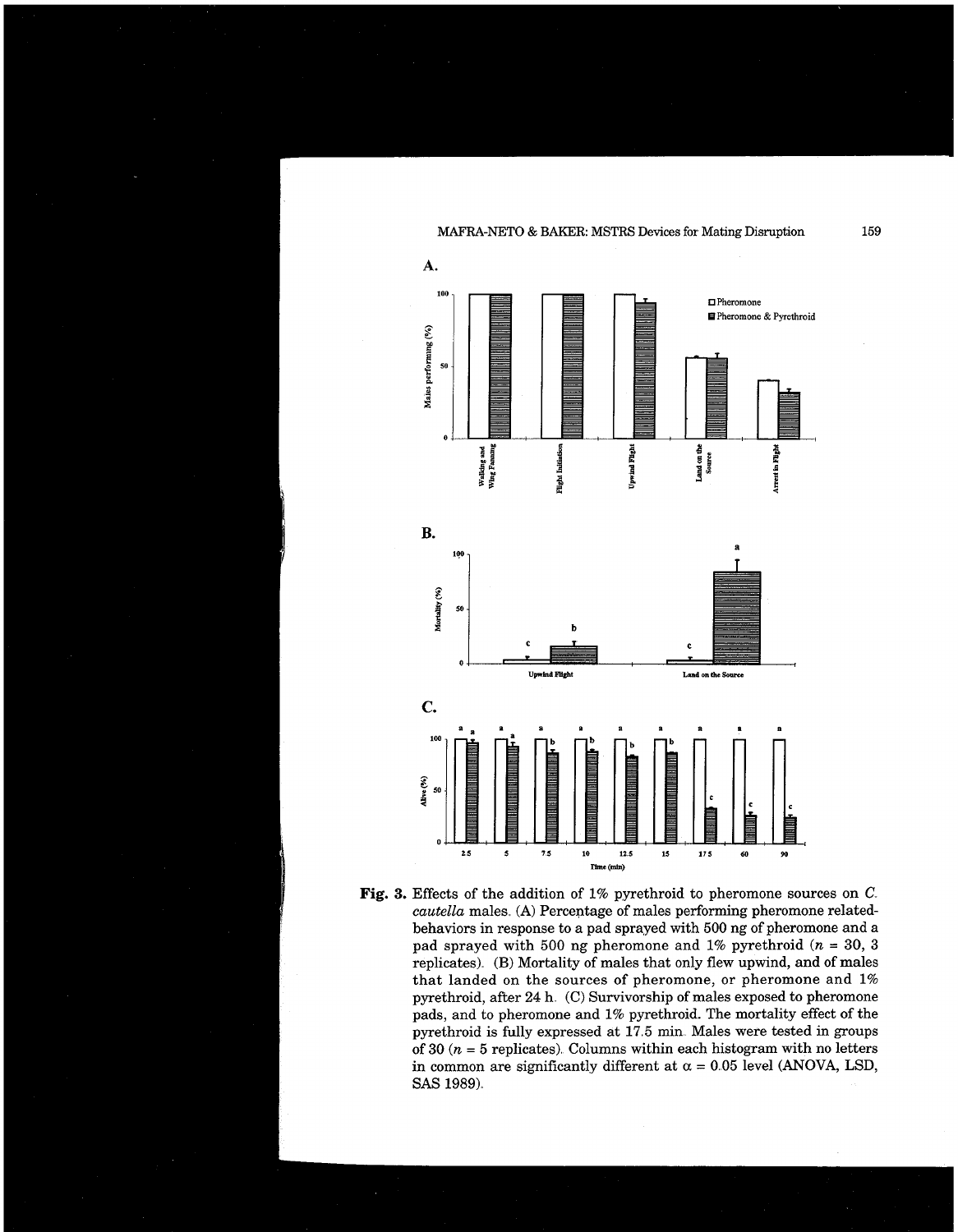recaptured from the 50 µg petroleum distillate room,  $40.8 \pm 1.4$  females and 69.0  $\pm$  0.8 males were recaptured from the 50 µg ethanol room, 31.8  $\pm$  2.8 females and  $66.0 \pm 1.6$  males were recaptured from the 50 µg petroleum distillate room, and  $30.0 \pm 3.2$  females and  $51.7 \pm 3.3$  males were recaptured from the 5 pg ethanol room All females recaptured in the control room, dead or alive, had mated, with at least one, and as many as three spermatophores contained in their bursa copulatrices (8% had two, 1% had three) Thirty percent of the recaptured females had mated by the end of the 72 h in the rooms with the two MSTRS devices spraying only 5 µg pheromone per sprayburst. The solvent used to formulate the canisters had little effect on mating disruption The pheromone in petroleum distillate solution prevented the mating of 66 1% of the females, and the pheromone in ethanol solution prevented the mating of 70 **7%** of the females A 10-fold increase in the dose of pheromone to a 50 pg per spray-burst resulted in a higher degree of mating disruption The majority of the females recaptured in the rooms with MSTRS devices emitting high-dose sprays of 50 pg pheromone per shot spray-burst were virgins (50 pg petroleum distillate 90 5%, 50 pg ethanol 92 0%) after the 72 h of close contact with males (Fig. 4).

**Number of MSTRS devices per room** At high population densities, one MSTRS device emitting 50 pg pheromone per spray every 15 min was sufficient to reduce mating of C *cautella* females by 95 5%, a mere 2 6% reduction in efficiency compared to 98 1% mating reduction for two MSTRS devices also emitting 50 µg pheromone every 15 min (Fig. 5). On average  $39.5 \pm 2.1$  females and  $70.0 \pm 1.7$  males were recaptured from the room with one MSTRS device,  $46.5 \pm 1.9$  females and  $75.5 \pm 1.2$  males were recaptured from the room with two MSTRS devices, and  $44.5 \pm 1.9$  females and  $69.8 \pm 1.9$  males were recaptured from the control room  $(n = 3$  replicates).

At low population densities, one MSTRS device emitting 50 pg pheromone every 15 min reduced mating by 100% A MSTRS device emitting only 5 pg pheromone per spray every 15 min reduced female mating by 97.5% (Fig. 6). On average  $10.1 \pm 1.0$  females and  $24.5 \pm 2.1$  males were recaptured from the room with the 5 ug MSTRS device,  $9.5 \pm 0.7$  females and  $31.0 \pm 2.4$  males were recaptured from the room with the 50 pg MSTRS device, and  $14.0 \pm 0.25$ females and 22.5  $\pm$  1.2 males were recaptured from the control room ( $n = 4$ ) replicates)

At high population densities, one MSTRS device emitting 5 µg pheromone every 15 min reduced mating by 99.1% (Fig. 7). On average  $49.5 \pm 1.0$  females and  $73.0 \pm 1.0$  males were recaptured from the room with one 5 µg MSTRS device, and  $37.0 \pm 1.0$  females and  $69.5 \pm 1.9$  males were recaptured from the control room  $(n = 3$  replicates). All mated females contained a single spermatophore in their bursa copulatrix

## **Discussion**

**MSTRS for disruption and mating reduction with pheromone-pluspyrethroid.** These experiments demonstrated that it was possible to reduce mating of females by more than 90% in a high-density population of a stored-products moth species (>4 moths per m<sup>2</sup>) in a closed room. It must be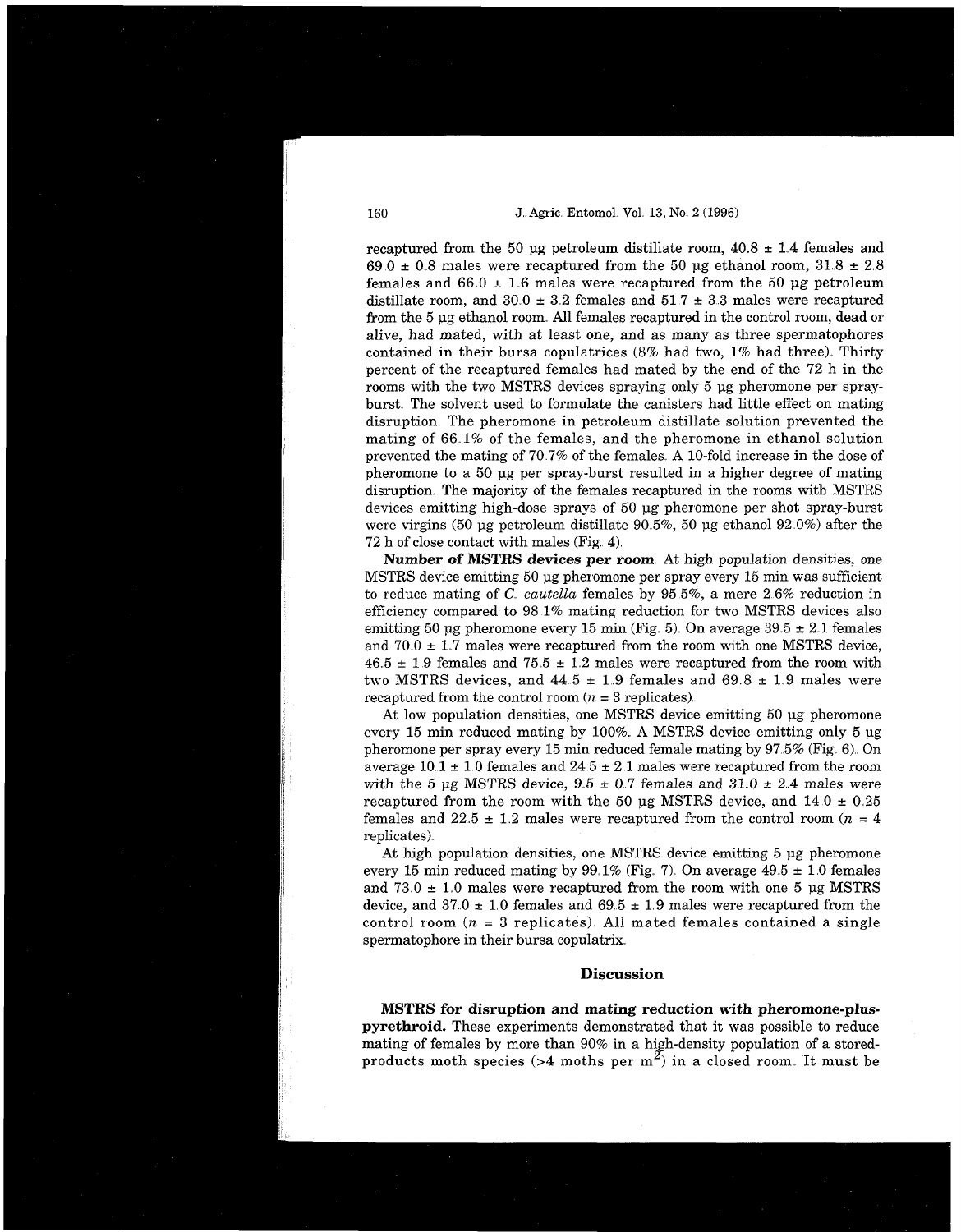

**Fig.** 4. Percentage of mated females under five treatments: disruption room; the two MSTRS sprayed 50 µg pheromone in petroleum distillate on a spray pad every 15 min; the two MSTRS devices sprayed 50 µg pheromone in ethanol on a spray pad every 15 min; the two MSTRS devices sprayed 5 µg pheromone in petroleum distillate on a spray pad every 15 min; the two MSTRS devices sprayed 5 ug pheromone in ethanol on a spray pad every 15 min; and a control room, where no synthetic pheromone was present. Virgin C. cautella males (100) and females (50) were released into the rooms and left for 72 h before recapture. Mating status of recaptured females was assessed by dissection of their bursa copulatrices to determine the presence of spermatophores. The effect of pheromone dose was more important than solvent (ethanol or petroleum distillate) in promoting mating disruption of moths. Columns with no letters in common are significantly different at  $\alpha = 0.05$  level (ANOVA, LSD, SAS 1989)  $(n = 4)$ replicates)

emphasized that the mating activity was measured and assessed by the dissection of recaptured free-flying females that had been in the same room with males for periods of either 24 h or 72 h, rather than assessed according to the reduction of male trap capture in traps containing either synthetic pheromone sources (e.g., Doane & Brooks 1981) or caged live females as baits (e g., Shorey et a1 1994), or from the dissection of tethered or restrained virgin females (e.g., Miller et al. 1990). All these techniques can be valid ways to assess pheromone disruption, but the use of freely flying and behaving males and females is the most direct measurement and the most relevant to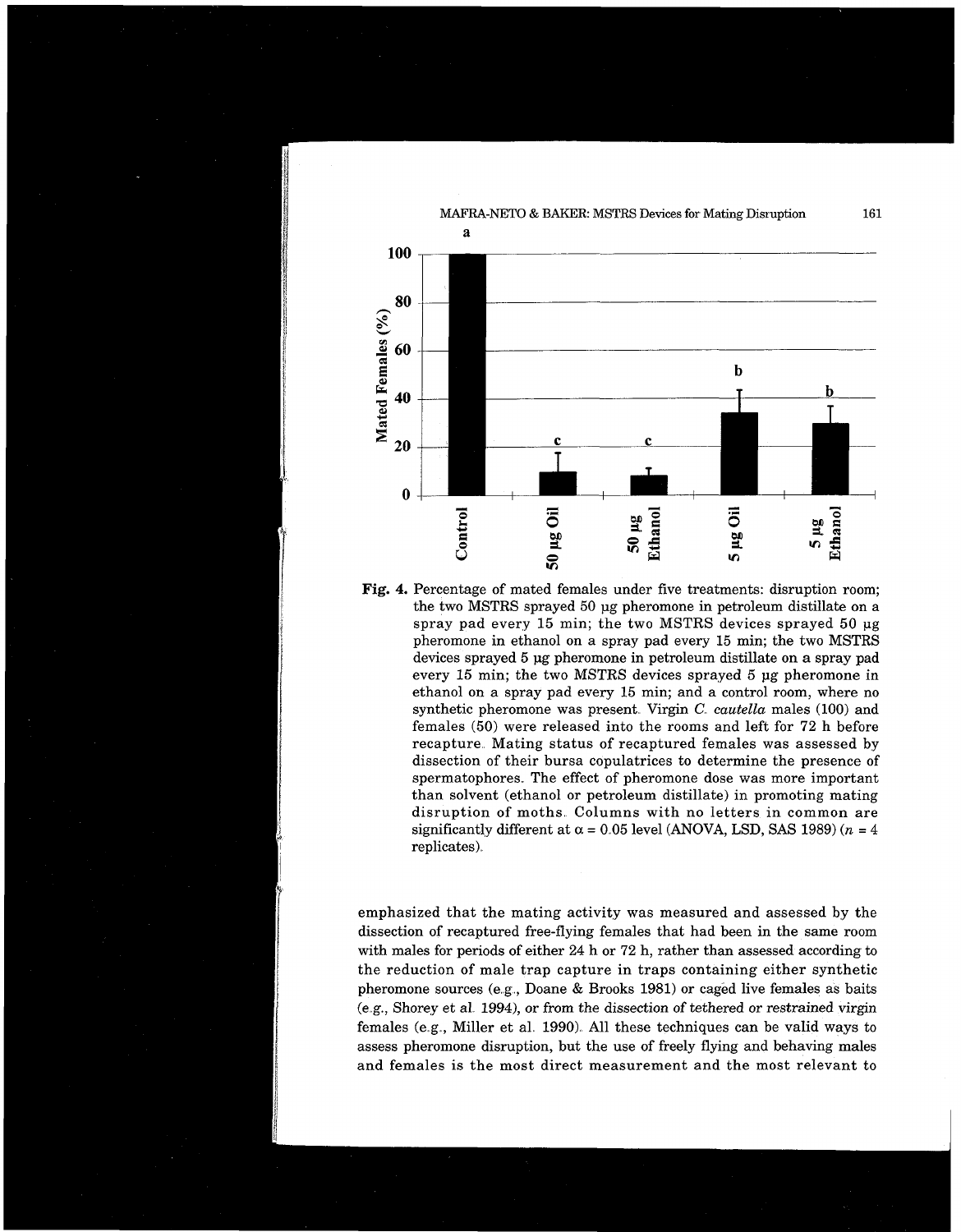

**Fig.** 5. Percentage of mated females under three treatments: disruption room with only one MSTRS device, which sprayed 50 µg pheromone in petroleum distillate on a spray pad every 15 min; a disruption room with two MSTRS devices that sprayed 50 pg pheromone in ethanol on a spray pad every 15 min; and a control room, where no synthetic pheromone was present Virgin C *cautella* males (100) and females (50) were released into the rooms and left for 24 h before recapture Mating status of recaptured females was assessed by dissection of their bursa copulatrices to determine the presence of spermatophores Columns with no letters in common are significantly different at  $\alpha =$ 0 05 level (ANOVA, LSD, SAS 1989) *(n* = 4 replicates)

population control It is also the most powerful way to evaluate the efficacy of a disruptant

At high pest densities, mate finding may be facilitated simply due to the overall diminished distance between potential mates, which may require only close-range orientation and not long-distance pheromone-mediated orientation At close range, males may switch to an orientation based on visual and tactile cues, which may override chemical communication in mate location (Charlton & Carde 1990) Although long-distance orientation of C *cautella* males to females is chemically mediated (e.g., Phelan & Baker 1990), close-range approach seems to be visually guided (Levinson & Hoppe 1983). There is evidence that  $C$ . *cautella* males under 'air permeation' rely predominantly on visual cues to locate their mates (Hagstrum & Davis 1982, Hagstrum et al. 1978). Thus, C. *cautella* mating in disruptant-treated rooms at high densities in previous studies, e.g.,  $>0.1$  moth per m<sup>2</sup> (Sower & Whitmer 1977) or  $>0.3$  moth per m<sup>2</sup> (Hodges et a1 1984), probably was facilitated because the rooms were lighted,

162 J **Agric** Entomol Vol 13, No 2 (1996)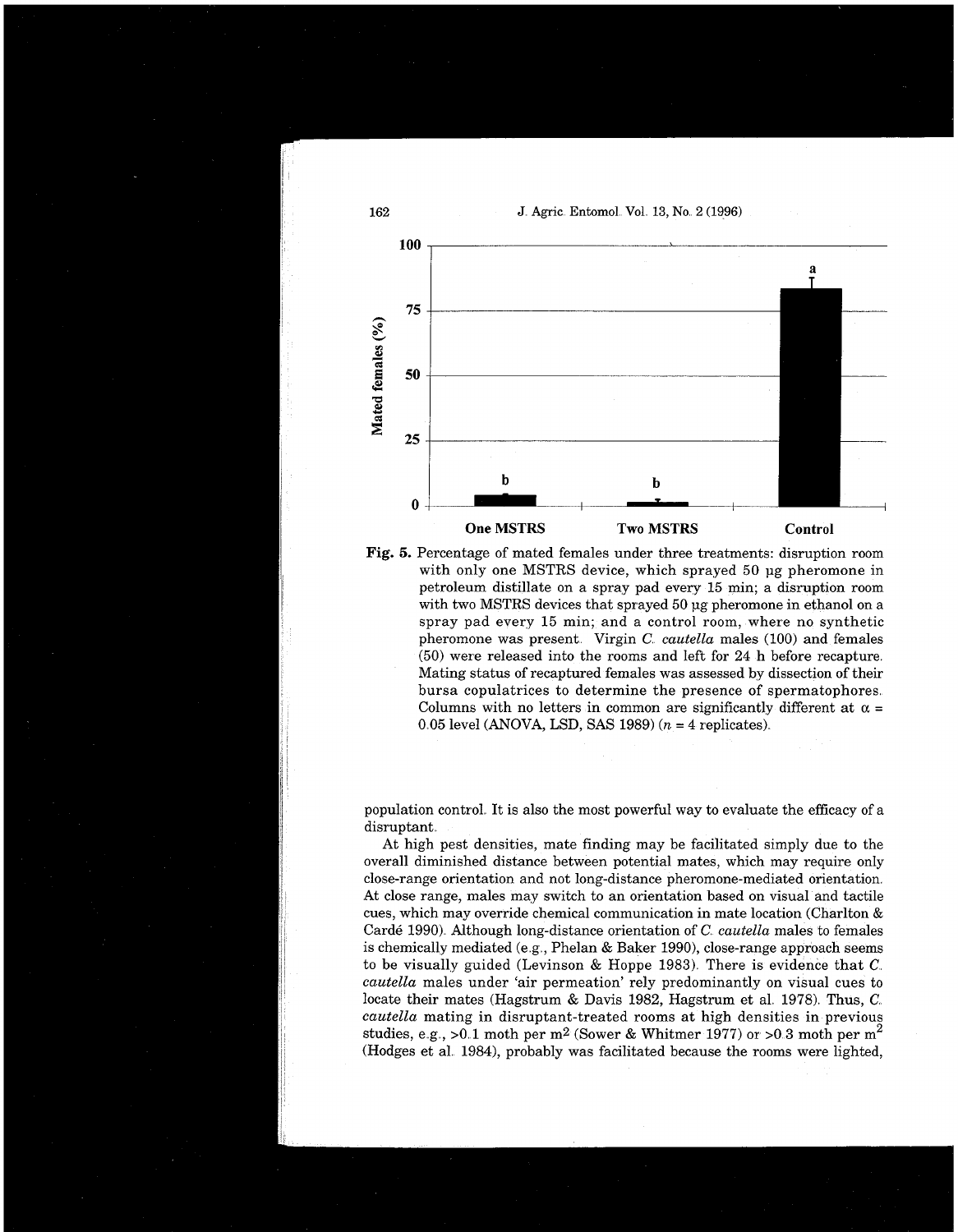





mates were in close proximity, and there was a switch to visually mediated target orientation (Sower & Whitmer 1977, Hagstrum & Davis 1982). In addition, *C cautella* moths tend to aggregate in crevices and corners of storage rooms, which facilitates mate finding. Our rooms, with either low or high population densities, were not lighted, although during daylight hours, when females were observed calling, significant amounts of light entered the room through the space under and around the door

The addition of pyrethroid to the pheromone enhanced the pheromone's ability to reduce mating. The enhanced level of activity of the males exposed to pheromone-plus-pyrethroid probably increased the chances of males contacting lethal doses of the pyrethroid in comparison to the more quiescent females It is possible that the higher level of activity of males observed in the laboratory cages also occurred in the pheromone-plus-pyrethroid field room, which may also have contributed to the somewhat surprising level of mating (17 9% of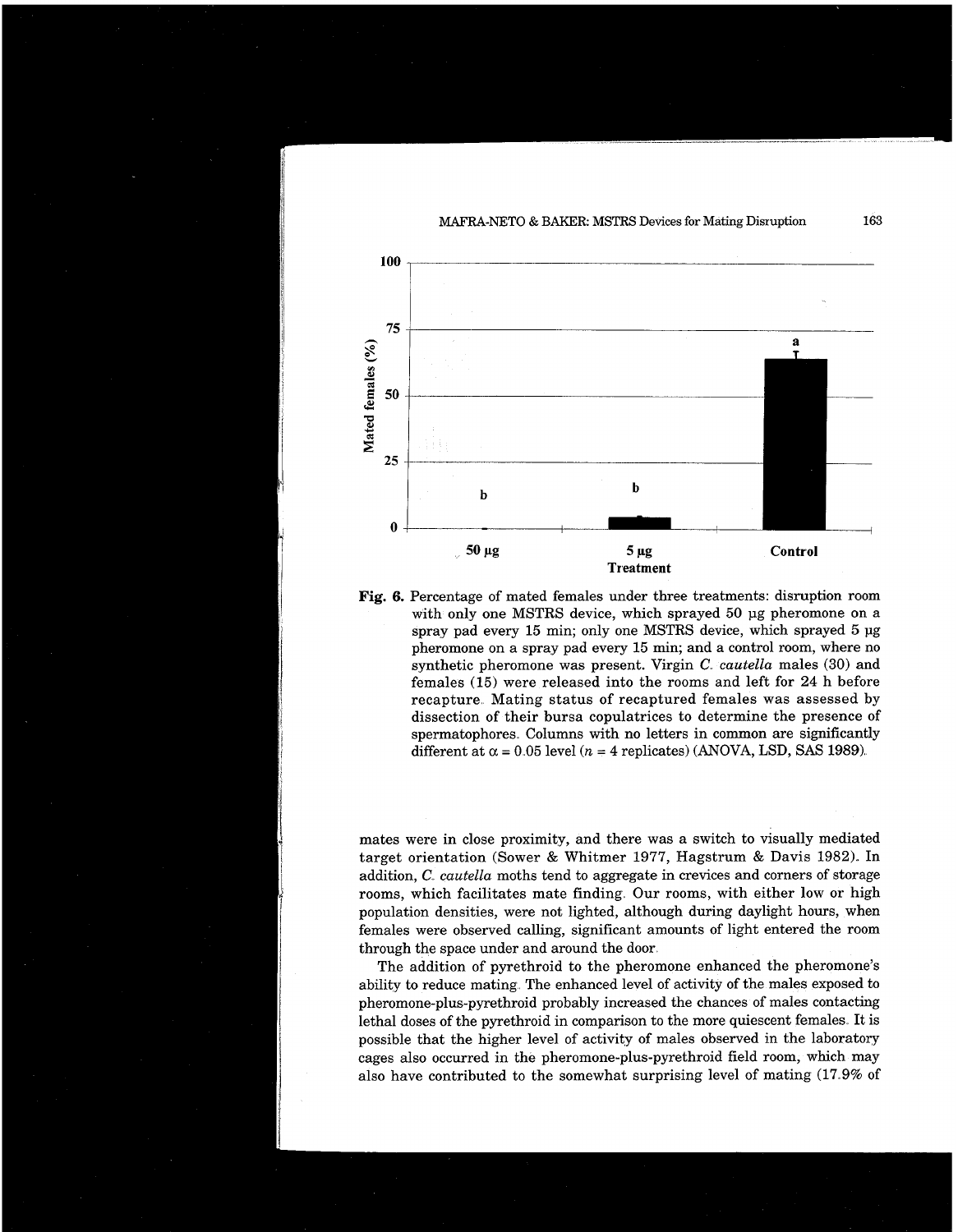

**Fig. 7.** Percentage of mated females under two treatments: disruption room with only one MSTRS device, which sprayed 5 ug pheromone on a spray pad every 15 min, and a control room, where no synthetic pheromone was present. Virgin C. cautella males (100) and females (50) were released into the rooms and left for 24 h before recapture, Mating status of recaptured females was assessed by dissection of their bursa copulatrices to determine the presence of spermatophores Columns with no letters in common are significantly different at  $\alpha = 0.05$  level  $(ANOVA, LSD, SAS 1989)$   $(n = 3$  replicates).

females mated), in light of the fact that nearly all (96 1%) males were dead at the time of recapture

MSTRS **as a strong source.** One of the main thrusts of the development of commercial formulations for release of pheromone has been to make them sprayable through conventional farm equipment. This approach followed the early notion that pheromone had to be omnipresent in the area to be protected, thus the term pheromone air 'permeation,' which has been and still is widely erroneously used to describe an ideal pheromone emission scheme for a disruption program However, stronger and more widely deployed dispensers can also be effective mating disruptants Shorey and colleagues (Shorey 1977, Shorey et a1 1972) early on demonstrated that disruption could be just as effective with widely spaced but powerful emitters (up to 400 m apart) as with closely spaced, weak emitters They concluded that the overall amount of pheromone emitted per field was critical for successful disruption and not the uniform permeation of the area More recently, new formulations of very high pheromone per unit emitter-source, such as Shin-Etsu ropes, deployed widely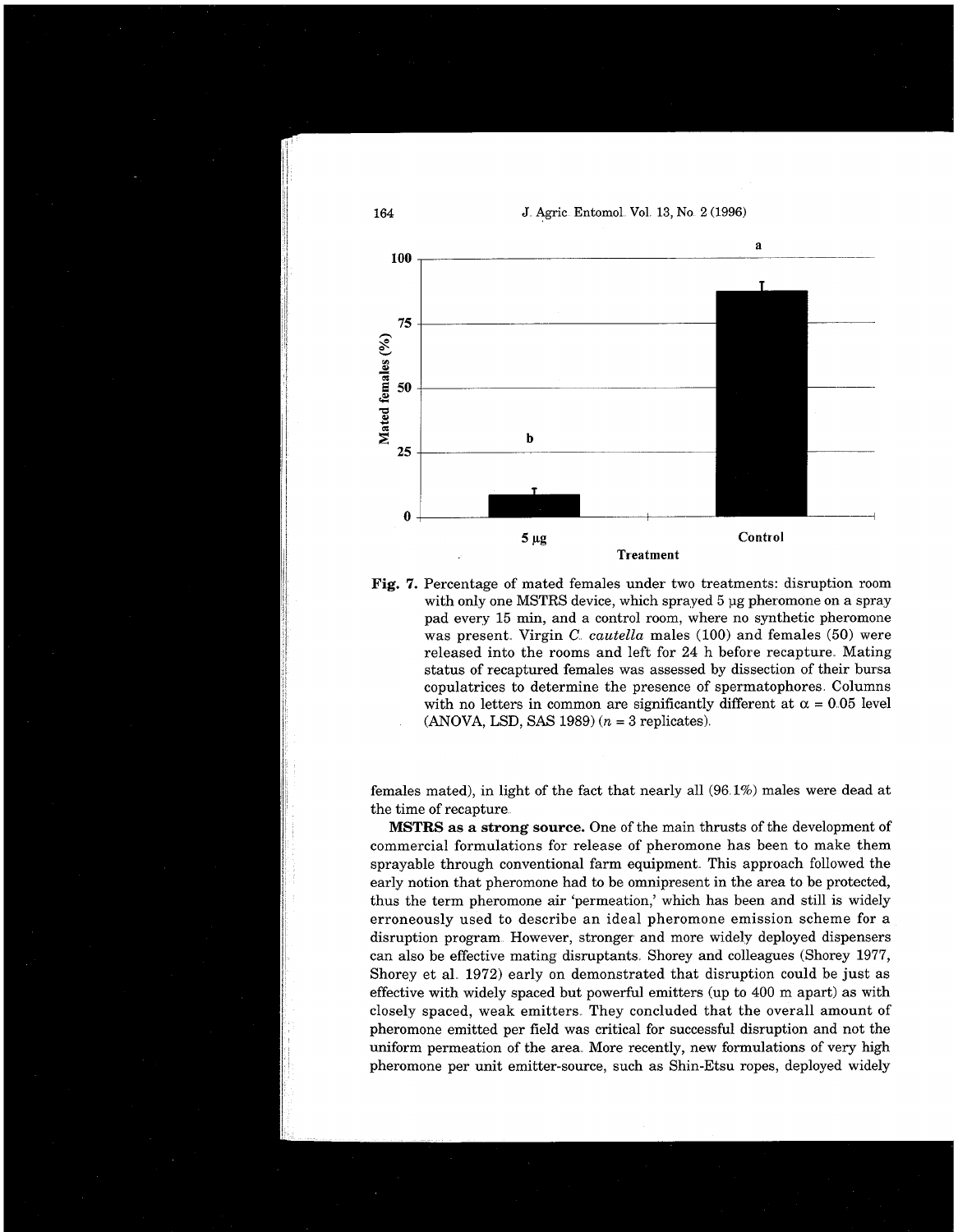## MAFRA-NET0 & BAKER: MSTRS Devices for Mating Disruption 165

spaced in the field have proved to protect crops and to be a commercial success against several species of moths (Baker et a1 1990) The MSTRS devices issuing 50 ug per spray were shown here to promote disruption of mating of C. cautella: these devices fall into the category of strong, widely spaced pheromone dispensers Here it has been demonstrated that even a single MSTRS device emitting high doses of pheromone could promote more than 95% mating disruption at high moth population densities MSTRS devices might effectively protect spaces much larger and with much more complex topography than the simple interior of the rooms used for this experiment, which should have facilitated mate location by the habituated males

During the writing of this paper, we became aware of the testing of a metered aerosol device by Thomas et a1 (1975) for attracting southern pine beetles. They tested the advantages of such a controlled-release system for bark beetle pheromone but focused on attraction alone Our efforts at employing such a system for moths with the aim of disrupting mating is to our knowledge the first of this type It is interesting that moth pheromone researchers have not explored the use of metered aerosols for disruption of moth mating in the years since the Thomas et al. (1975) report, especially as these authors pointed out, they do offer so many advantages

The inability of previous efforts to achieve  $C_1$  cautella mating disruption at high population densities (Ganyard & Brady 1971, Hagstrum & Davis 1982, Haines 1976, Hodges et al. 1984, Minks & Cardé 1988, Vick et al. 1981) may have been caused by loss of activity of the pheromone sources used due to the hardening of the liquid phase of the Z9,E12-14:Ac reservoir, which occurs in ca **6**  d in the field (Shorey et al. 1994). Our experiment resulted in nearly total suppression of mating by  $C_$  cautella moths, independent of the age of the canister, even at population densities similar to those of previous studies that failed. The frequent renewal of the MSTRS pad with new pheromone sprays seemed to have circumvented the deterioration of the quality of the major pheromone component (Z9,E12-14:Ac) emitted, thus maintaining the high levels of mating disruption of the MSTRS devices

**Mechanism behind MSTRS disruption.** As soon as the C cautella males were released into the rooms containing MSTRS devices, they flew in the direction of the MSTRS devices, landed, and performed courtship At the time we reentered the rooms to release the females, either 1 h or 4 h after male release, depending on the experiment, the majority of the previously released males were quiescent, sitting on the walls and floor of the pheromone-treated rooms Also, at the end of the experimental period, 24 h or 72 h after the release, the majority (>90%) of the males in the pheromone-treated rooms were observed to be quiescent even though most of the females were still calling However, we observed that after the MSTRS devices emitted a new spray, many of the quiescent males soon took off and flew A few of these males landed on the pheromone pad, but most became arrested in-flight while still approaching the pad. Mating disruption of  $C$  *cautella* by the MSTRS devices was, therefore, at least partially achieved by the mechanisms of false trail following and competition among synthetic (MSTRS) and natural (calling females) pheromone sources, in conjunction with (partial) habituation or sensory adaptation (Baker et al. 1989, Cardé 1990, Cardé & Minks 1995).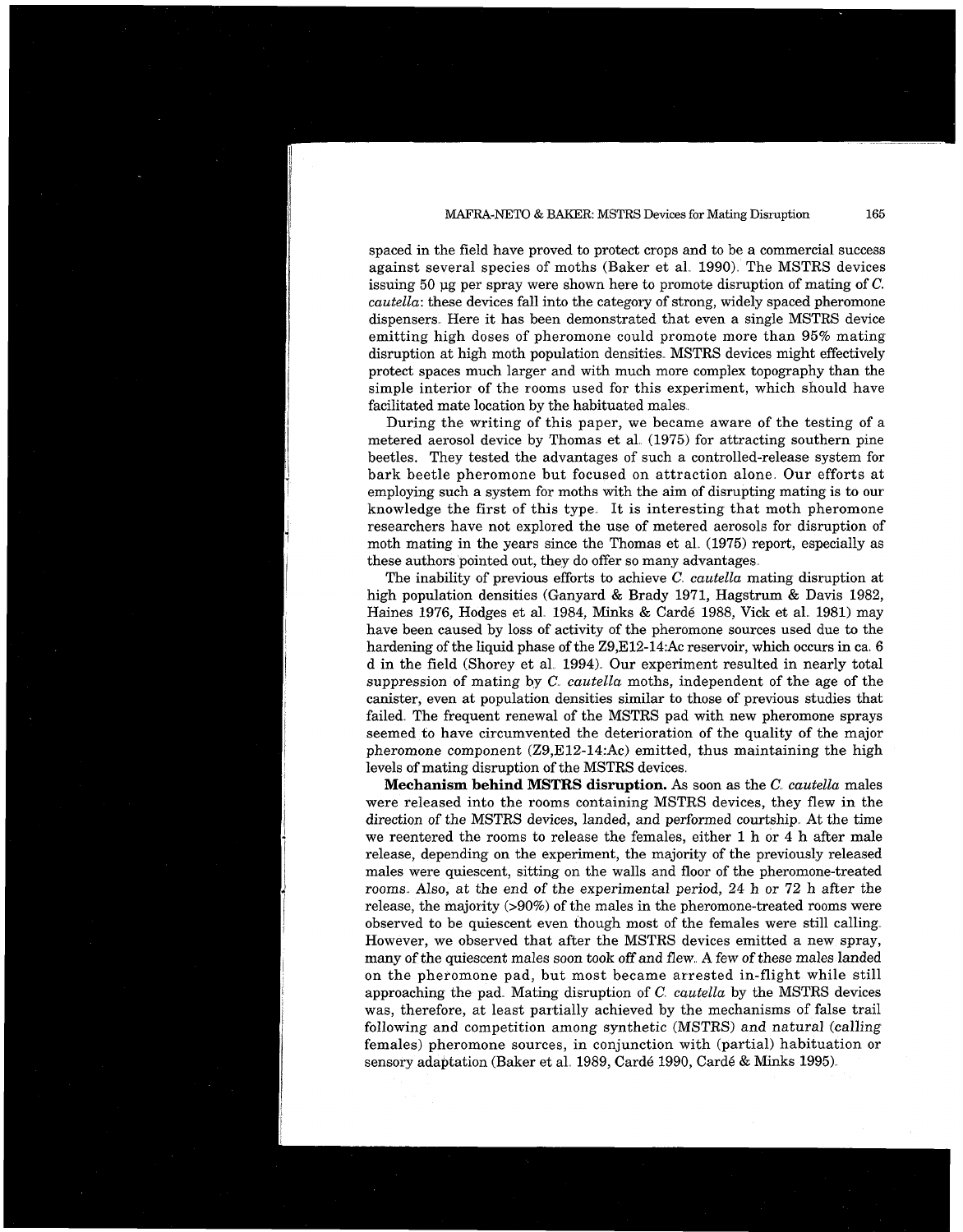It is interesting that C. cautella males could orient at all to the high pheromone dose sources such as the ones receiving 50 pg of pheromone at 15 min intervals Previous investigation on the pheromone dose-response in the wind tunnel has shown that C *cautella* males fail to fly upwind to high doses of pheromone The optimal pheromone dose to elicit oriented upwind flight and source location of C *cautella* males in the wind tunnel was 4 5 ng of pheromone on filter paper (Mafra-Neto 1993) Increasing the pheromone dose one or two log steps significantly reduced orientation and landing (45 ng) or even eliminated flight orientation (450 ng) The few C *cautella* males that engaged in oriented upwind flight to 45 ng and 450 ng sources in the wind tunnel became arrested in flight and abandoned the plume before they located the source (Mafra-Neto 1993). That C *cautella* males in the field oriented to, and landed on, high-dose sources of at least 5 ug or 50 pg of pheromone may be due to partial habituation caused by the pre-exposure to high doses of airborne pheromone either due to false trail following or to the high ambient average pheromone concentration in the room Mafra-Neto & Baker (unpubl data) have found that once male C<sub>*cautella* have been pre-exposed to pheromone, their</sub> response threshold shifts and they start responding optimally to higher-dose pheromone sources and fail to respond to the previously optimal low-dose pheromone sources Thus, the pre-exposure effect may explain why C *cautella*  males in the field responded to high-dose pheromone sources but not to calling females

#### **Acknowledgment**

We thank R. Crowder and L. Hernandez from Waterbury Co., Inc., Waterbury Connecticut, for kindly supplying the MSTRS devices and for formulating the spray canisters used in this study; S Lester for drawing Pig 1; E Meador and P Shaputis for rearing the moths and help with the experiments in the field; K.L. Spencer and A. Cossé for helpful discussions This research was supported by a USDA National Research Initiative Competitive Grant (# 9402914) for Assessing Pest Control Strategies to TCB Journal Paper No J-16690 of the Iowa Agriculture and Home Economics Experimental Station, Ames, Iowa, Project No 3285, and supported by Hatch Act and State of Iowa funds

## **References Cited**

- **Baker, T. C., B. S. Hansson, C. Lofstedt** & **J. Lofqvist. 1989.** Adaptation of antenna1 neurons in moths is associated with cessation of pheromone-mediated upwind flight Proc Nat Acad Sci US A 85: 9826-9830
- **Baker, T. C., R. T. Staten** & **H. M. Flint. 1990.** The use of pink bollworm pheromone in the Southwestern United States, pp. 417-436 In R.L. Ridgway, R.M. Silverstein & M.N. Inscoe [Eds.], Behavior-modifying chemicals for insect management. Applications of pheromones and other attractants Marcel Decker, New York, 761 pp
- **Barrer, P. M., M. J. Lacey** & **A. Shani. 1987.** Variation in relative quantities of airborne sex pheromone components from individual female Ephestia cautella (Lepidoptera: Pyralidae) J Chem Ecol 13: 639-653
- **Brady, U. E. 1973.** Isolation, identification and stimulatory activity of a second component of the sex pheromone system (complex) of the female almond moth, Cadra cautella (Walker). Life Sciences 13: 227-235.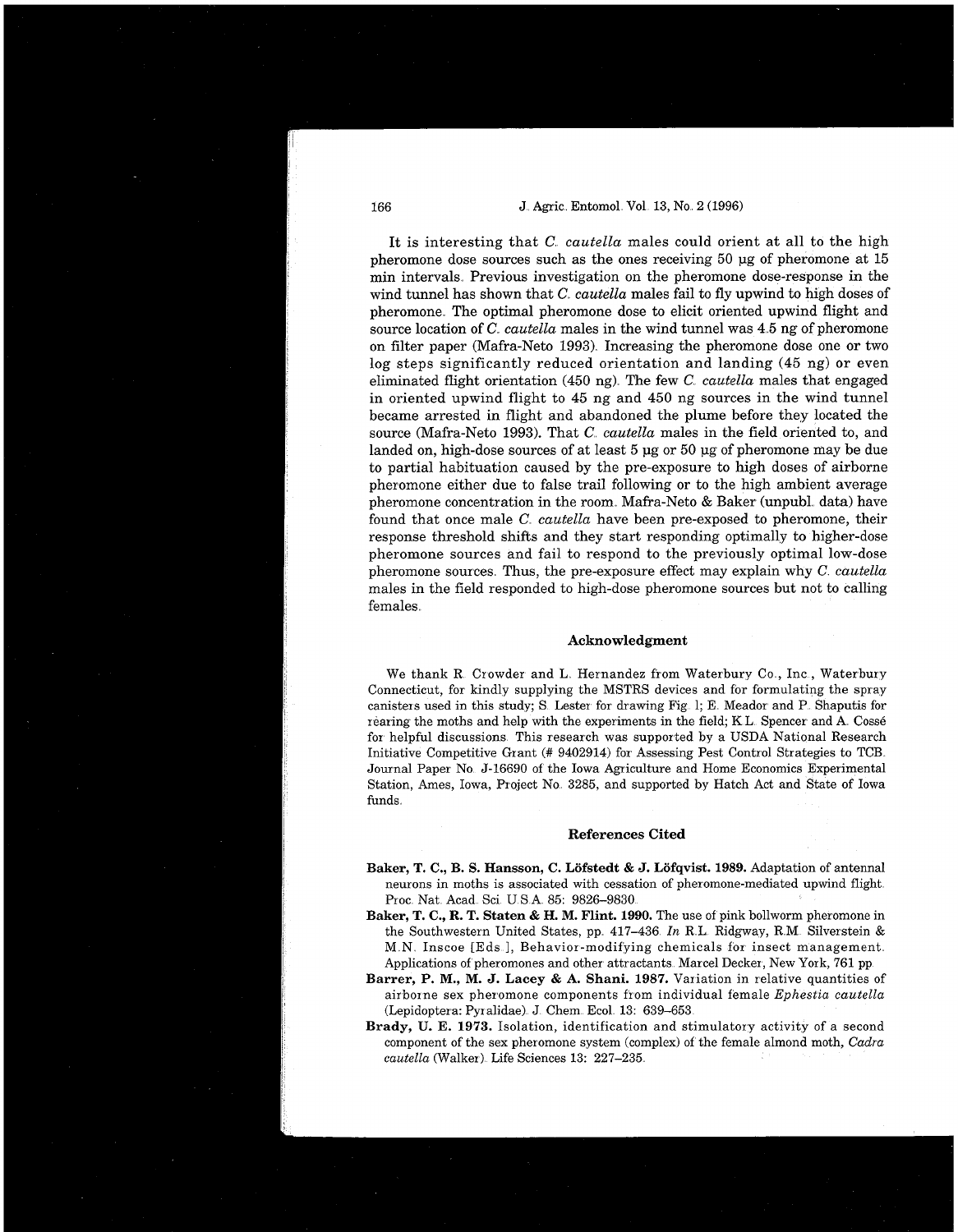## MAFRA-NETO & BAKER: MSTRS Devices for Mating Disruption 167

- **Brady, U. E.** & **R. C. Daley. 1975.** Mating activity of Cadra cautella during exposure to synthetic sex pheromone and related compounds in the laboratory Environ Entomol 4: 445-447
- **Brady, U. E., J. H. Tumlinson, R.** *G.* **Brownlee** & **R. M. Silverstein. 1971.** Sex stimulant and attractant in the Indian meal moth and in the almond moth Science 171: 802
- **Cardé, R. T. 1990.** Principles of mating disruption, pp. 47-92 In R.L. Ridgway, R.M. Silverstein & M.N. Inscoe [Eds.], Behavior-modifying chemicals for insect management Applications of pheromones and other attractants Marcel Decker, New York, 761 pp
- **Card6, R. T. &A. K. Minks. 1995.** Control of moth pests by mating disruption: successes and constraints. Annu. Rev. Entomol. 40: 559-585.
- **Charlton, R. E.** & **R. T. Card6. 1990.** Orientation of male gypsy moths, Lymantria  $dispar$  (L.), to pheromone sources: the role of olfactory and visual cues J. Insect Behavior 3: 443-469
- **Coffelt, J. A.** & **K. W. Vick. 1987.** Sex pheromone of Ephestia cautella (Walker) (Lepidoptera: Pyralidae): influence of mating on pheromone titer and release rate J Stored Prod. Res. 23: 119-123.
- **Doane, C. C.** & **T. W. Brooks. 1981.** Research and development of pheromones for insect control with emphasis on the pink bollworm, pp. 267-284 In E.R. Mitchell [Ed.], Management of insect pests with semiochemicals: concepts and practice Plenum, New York, 514 pp
- **Eberhard, W. G. 1985.** Sexual selection and animal genitalia Harvard University Press, Cambridge, Massachusetts, 244 pp
- **Ganyard, M. C.** & **U. E. Brady. 1971.** Inhibition of attraction and cross-attraction by interspecific sex pheromone communication in Lepidoptera Nature 234: 415-416.
- **Hagstrum, D. W.** & **L. R. Davis. 1982.** Mate-seeking behavior and reduced mating by Ephestia cautella (Walker) in sex pheromone-permeated atmosphere. J. Chem. Ecol. 8: 507-515
- **Hagstrum, D. W., J. R. Mclaughlin, B. J. Smittle** & **J. A. Coffelt. 1978.** Sterile males in a sex pheromone permeated atmosphere to reduce reproduction of Ephestia cautella almond moth Environ Entomol 7: 759-762
- **Haines, C.** P. **1976.** The use of synthetic sex pheromones for pest management in storedproduct situations Ephestia cautella Pestic Sci 7: 647-649
- **Hodges,** R. **J., F. P. Benton, D. R. Hall** & **R. D. Santos Serodio. 1984.** Control of Ephestia cautella (Walker) (Lepidoptera: Phycitidae) by synthetic sex pheromones in the laboratory and store J Stored Prod Res 20: 191-197
- **Kuwahara,** Y., **H. Hara, S. Ishii** & **H. Fukami. 1971a.** The sex pheromone of the Mediterranean flour moth Ag Biol Chem 35: 447-448.
- **Kuwahara,** Y., **C. Kitamura, S. Takahashi, H. Hara, S. Ishii** & **H. Fukami. 1971b.**  The sex pheromone of the almond moth and the Indian meal moth: cis-9,trans-12 tetradecadienyl acetate Science 171: 801
- **Leonardt, B. A., R. T. Cunningham, W. A. Dickerson, V. C. Mastro, R. L. Ridgway**  & **C. P. Schwalbe. 1990.** Dispenser design and performance criteria for insect attractants, pp. 113-130 In R.L. Ridgway, R.M. Silverstein & M.N. Inscoe [Eds.], Behavior-modifying chemicals for insect management Applications of pheromones and other attractants. Marcel Decker, New York, 761 pp.
- Levinson, H. Z. & T. Hoppe. 1983. Preferential flight of Plodia interpunctella and Cadra cautella (Phycitinae) toward figures of definite shape and position with notes on the interaction between optical and pheromone stimuli. J. Appl. Entomol. 96: 491-500.
- **Mafra-Neto, A. 1993.** Effects of the structure and composition of pheromone plumes on the response of the male almond moth, Cadra cautella. PhD dissertation, University of Massachusetts, Amherst, 242 pp